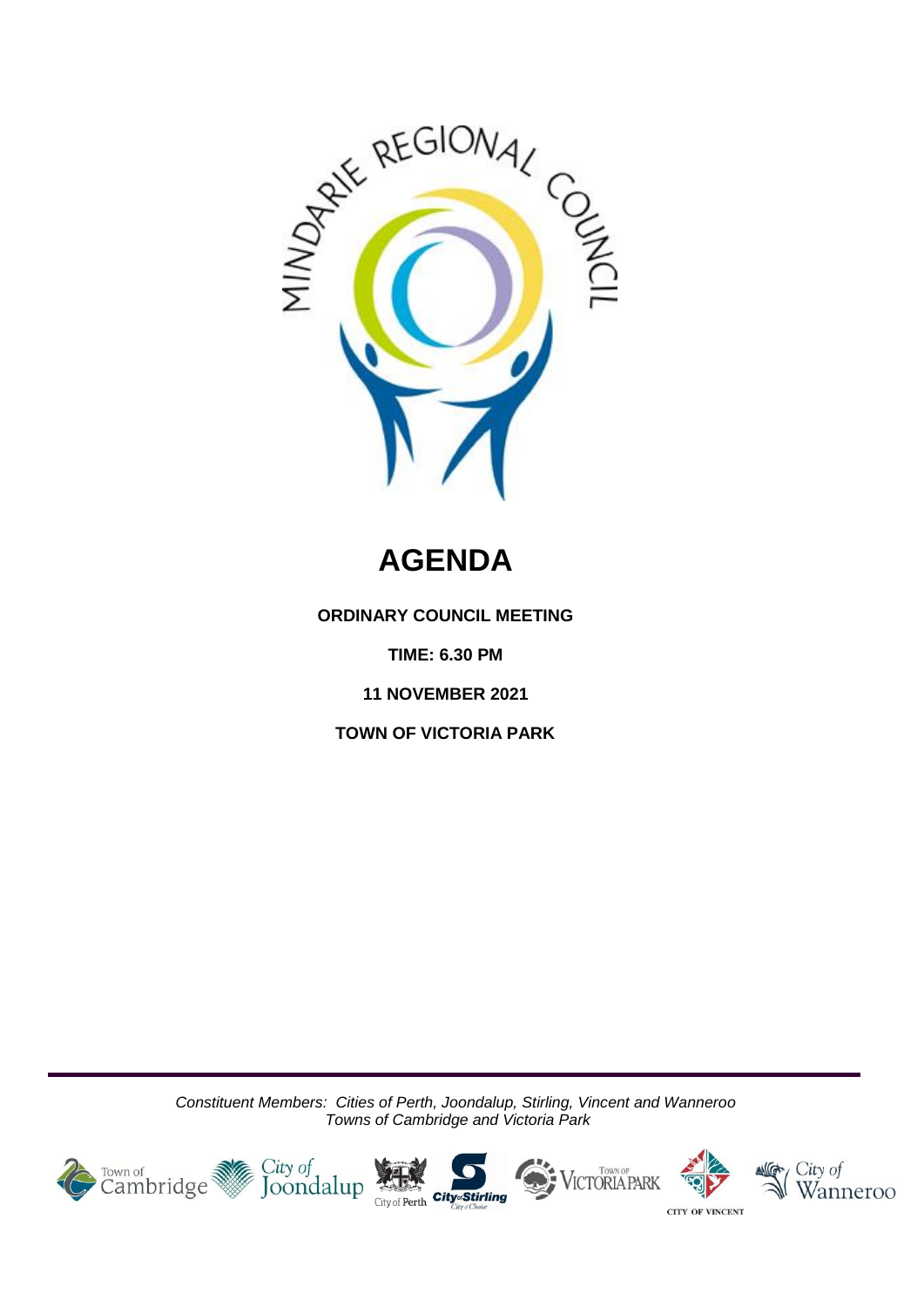### **MINDARIE REGIONAL COUNCIL NOTICE OF MEETING**

28 October 2021

Councillors of the Mindarie Regional Council are advised that an Ordinary Meeting of the Council will be held at the Town of Victoria Park at 6.30 pm on 11 November 2021.

The agenda pertaining to the meeting follows.

Your attendance is respectfully requested.

Mar/

**SCOTT CAIRNS CHIEF EXECUTIVE OFFICER**

#### **MINDARIE REGIONAL COUNCIL - MEMBERSHIP**

Cr K Vernon (Karen) - Chair Town of Victoria Park Cr F Cvitan, JP (Frank) Deputy Chair City of Wanneroo Cr A Jacob, JP (Albert) City of Joondalup Cr C May (Christopher) City of Joondalup Cr L Gobbert, JP (Liam) City of Perth Cr C Hatton (Chris) City of Stirling Cr E Re (Elizabeth) City of Stirling<br>
Cr K Sargent (Keith) City of Stirling Cr K Sargent (Keith) City of Stirling<br>
Cr L Thornton (Lisa) City of Stirling Cr L Thornton (Lisa) Cr A Castle (Alex) City of Vincent Cr P Miles (Paul) City of Wanneroo Cr K Shannon (Keri) Town of Cambridge

NB: Although some Councils have nominated alternate members, it is a requirement that a Council carries a specific resolution for each occasion that the alternate member is to act.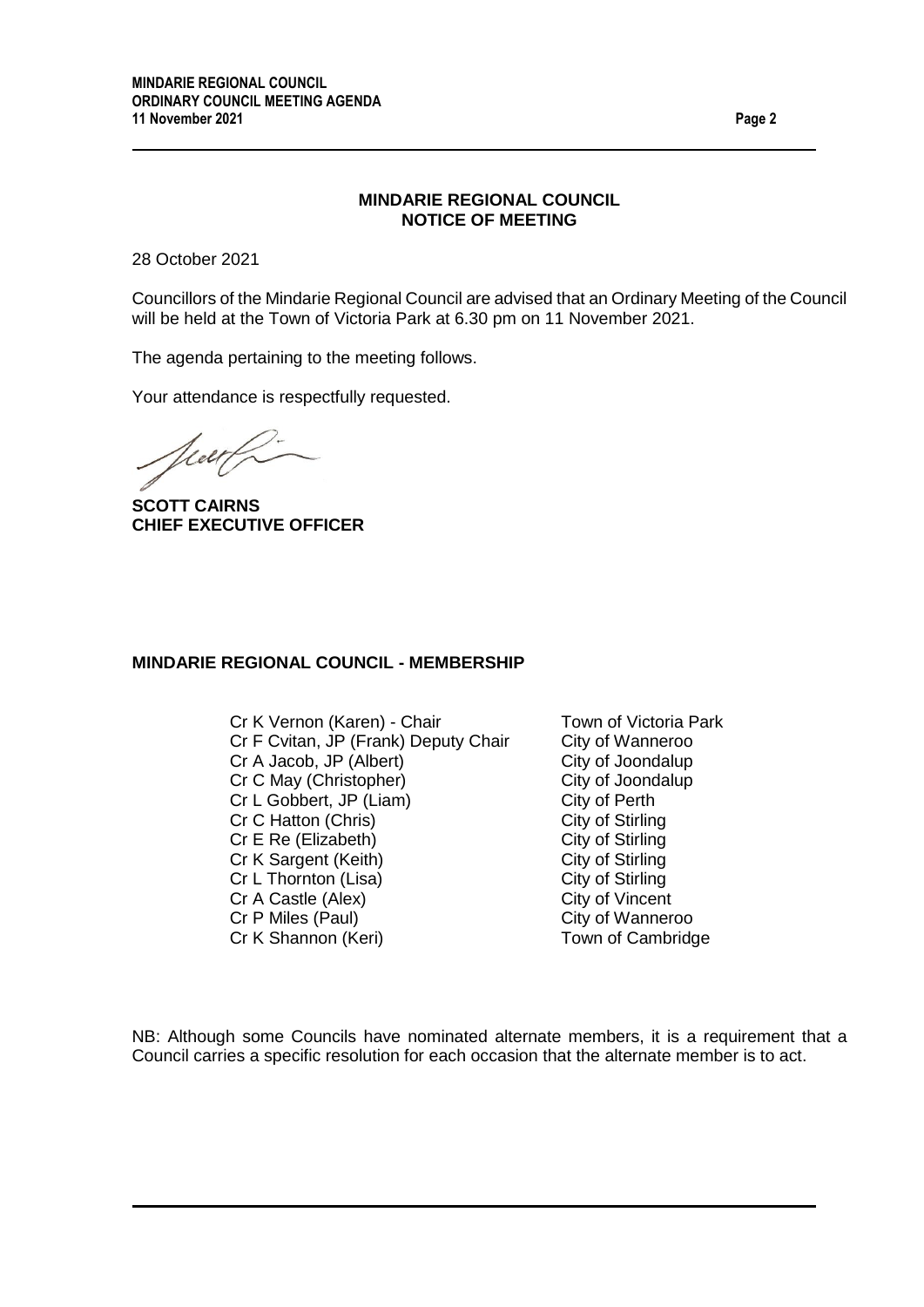# **CONTENTS**

| 1  | DECLARATION OF OPENING / ANNOUNCEMENT OF VISITORS 4 |                                                             |  |  |
|----|-----------------------------------------------------|-------------------------------------------------------------|--|--|
| 2  |                                                     |                                                             |  |  |
| 3  |                                                     |                                                             |  |  |
| 4  |                                                     |                                                             |  |  |
| 5  |                                                     |                                                             |  |  |
| 6  |                                                     |                                                             |  |  |
| 7  |                                                     |                                                             |  |  |
| 8  |                                                     |                                                             |  |  |
|    | 8.1                                                 | ORDINARY COUNCIL MEETING - 16 September 2021  5             |  |  |
|    |                                                     |                                                             |  |  |
|    | 9.1                                                 | FINANCIAL STATEMENTS FOR THE MONTHS ENDED  6                |  |  |
|    |                                                     |                                                             |  |  |
|    | 9.2                                                 |                                                             |  |  |
|    |                                                     |                                                             |  |  |
|    | 9.3                                                 | REVIEW OF COUNCIL POLICY CP14 ACTING CHIEF EXECUTIVE        |  |  |
|    | 9.4                                                 | EXTENSION TO SITE ACCESS AGREEMENT FOR NOT-FOR-PROFIT       |  |  |
|    | 9.5                                                 | APPOINTMENT OF COUNCILLORS ON TO COMMITTEES AND             |  |  |
| 10 |                                                     | MEMBERS INFORMATION BULLETIN - ISSUE NO. 6430               |  |  |
| 11 |                                                     | MOTIONS OF WHICH PREVIOUS NOTICE HAS BEEN GIVEN 30          |  |  |
| 12 |                                                     |                                                             |  |  |
| 13 |                                                     | QUESTIONS BY MEMBERS OF WHICH DUE NOTICE HAS BEEN GIVEN 30  |  |  |
| 14 |                                                     | MATTERS FOR WHICH THE MEETING MAY BE CLOSED TO THE PUBLIC31 |  |  |
|    |                                                     | 14.1 TENDER FOR GROUNDWATER MONITORING AND ANNUAL           |  |  |
|    |                                                     | 14.2 TENDER FOR ENVIRONMENTAL CONSULTANCY31                 |  |  |
|    |                                                     |                                                             |  |  |
| 15 |                                                     |                                                             |  |  |
|    |                                                     |                                                             |  |  |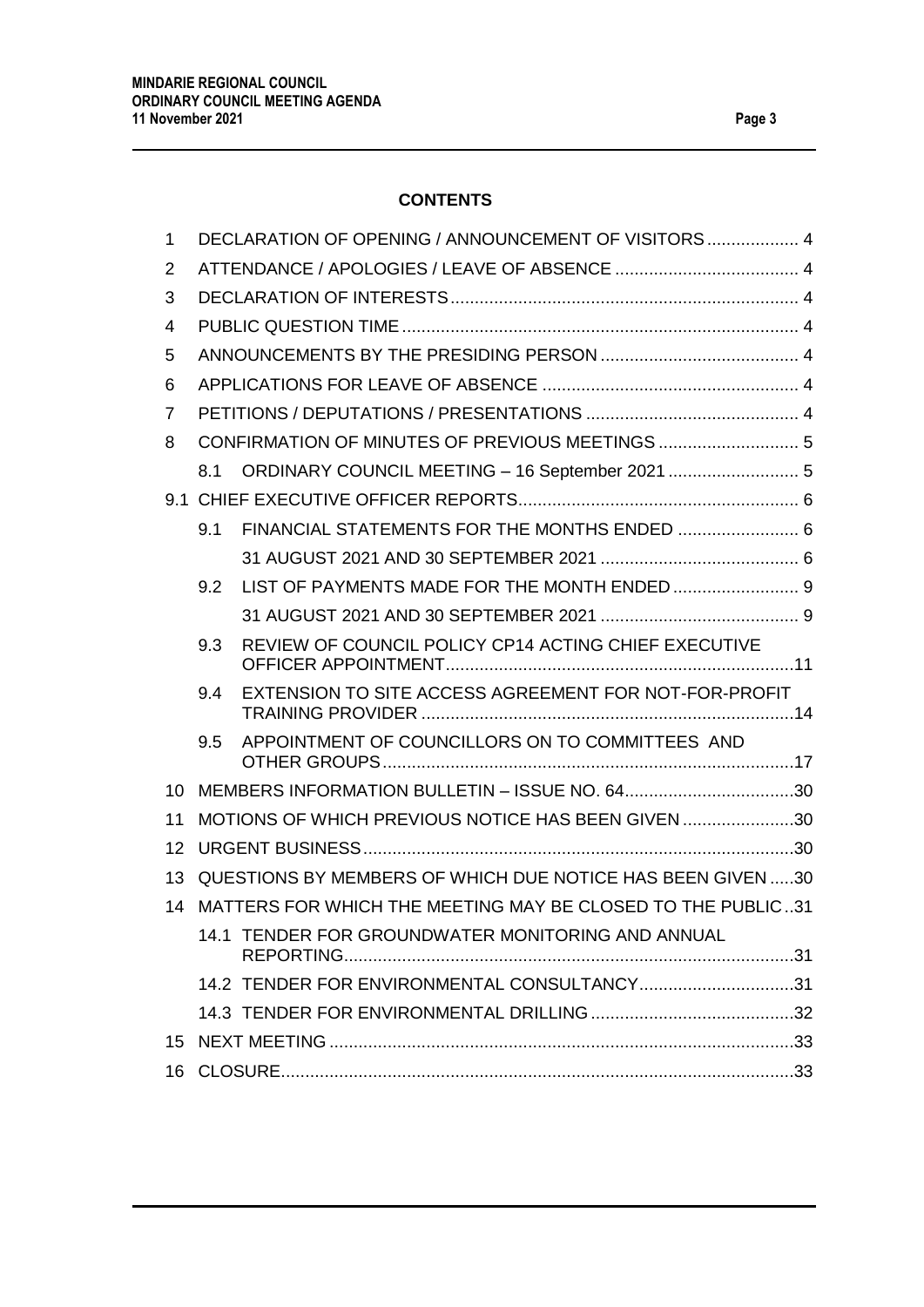## <span id="page-3-0"></span>**1 DECLARATION OF OPENING / ANNOUNCEMENT OF VISITORS**

### <span id="page-3-1"></span>**2 ATTENDANCE / APOLOGIES / LEAVE OF ABSENCE**

#### <span id="page-3-2"></span>**3 DECLARATION OF INTERESTS**

Declaration of Financial/Conflict of Interest to be recorded prior to dealing with each item.

#### *Disclosure of Financial and Proximity Interests*

- *(a) Members must disclose the nature of their interest in matters to be discussed at the meeting. (Section 5.65 of the Local Government Act 1995).*
- *(b) Employees must disclose the nature of their interest in reports or advice when giving the report or advice to the meeting. (Sections 5.70 and 5.71 of the Local Government Act 1995).*

#### *Disclosure of Interest Affecting Impartiality*

*(a) Members and staff must disclose their interest in matters to be discussed at the meeting in respect of which the member or employee has given or will give advice.*

## <span id="page-3-3"></span>**4 PUBLIC QUESTION TIME**

## <span id="page-3-4"></span>**5 ANNOUNCEMENTS BY THE PRESIDING PERSON**

## <span id="page-3-5"></span>**6 APPLICATIONS FOR LEAVE OF ABSENCE**

#### <span id="page-3-6"></span>**7 PETITIONS / DEPUTATIONS / PRESENTATIONS**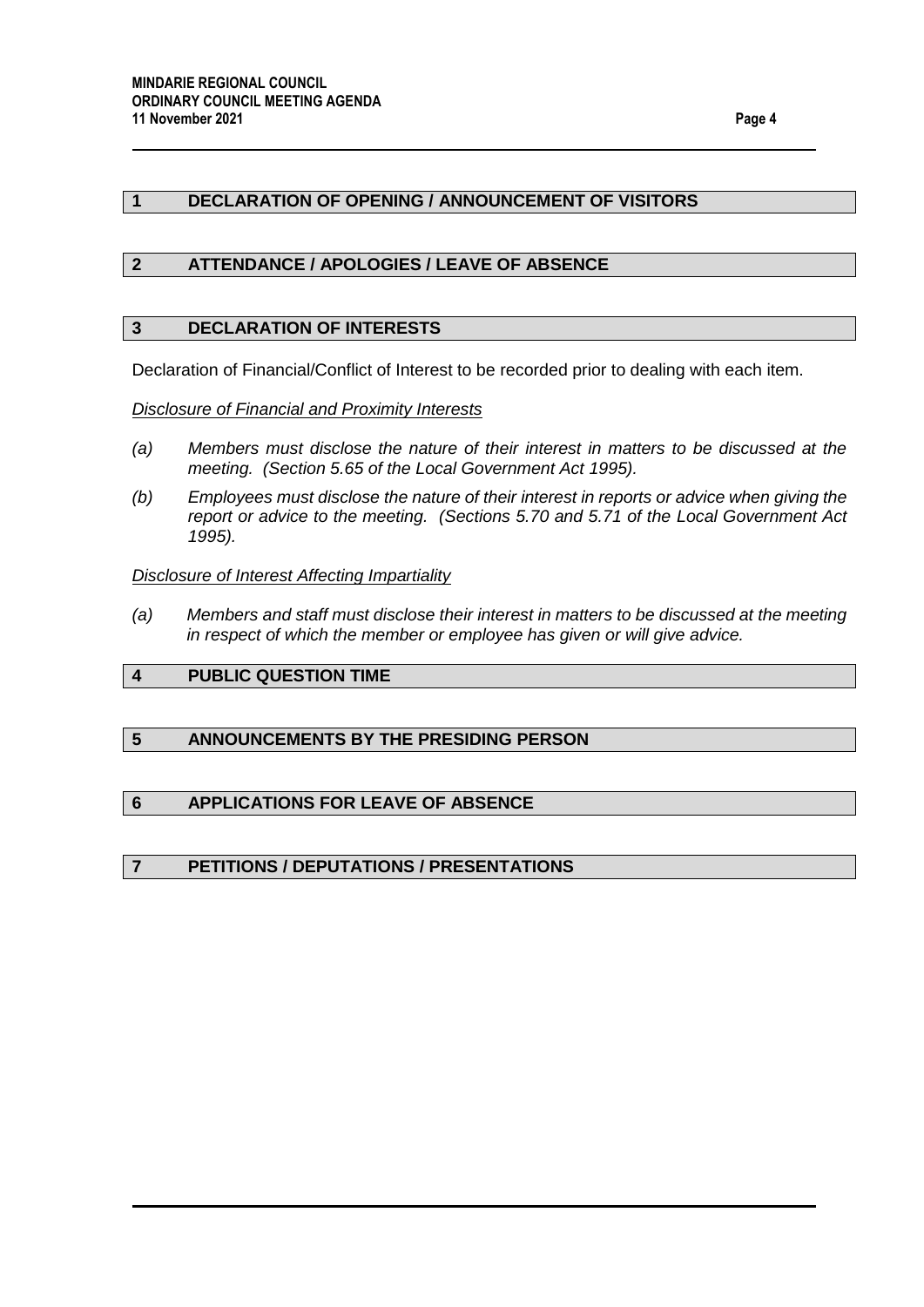## <span id="page-4-0"></span>**8 CONFIRMATION OF MINUTES OF PREVIOUS MEETINGS**

### <span id="page-4-1"></span>**8.1 ORDINARY COUNCIL MEETING – 16 September 2021**

The Minutes of the Ordinary Council Meeting held on 16 September 2021 have been printed and circulated to members of the Council.

#### **RESPONSIBLE OFFICER RECOMMENDATION**

**That the Minutes of the Ordinary Meeting of Council held on 16 September 2021 be confirmed as a true record of the proceedings.**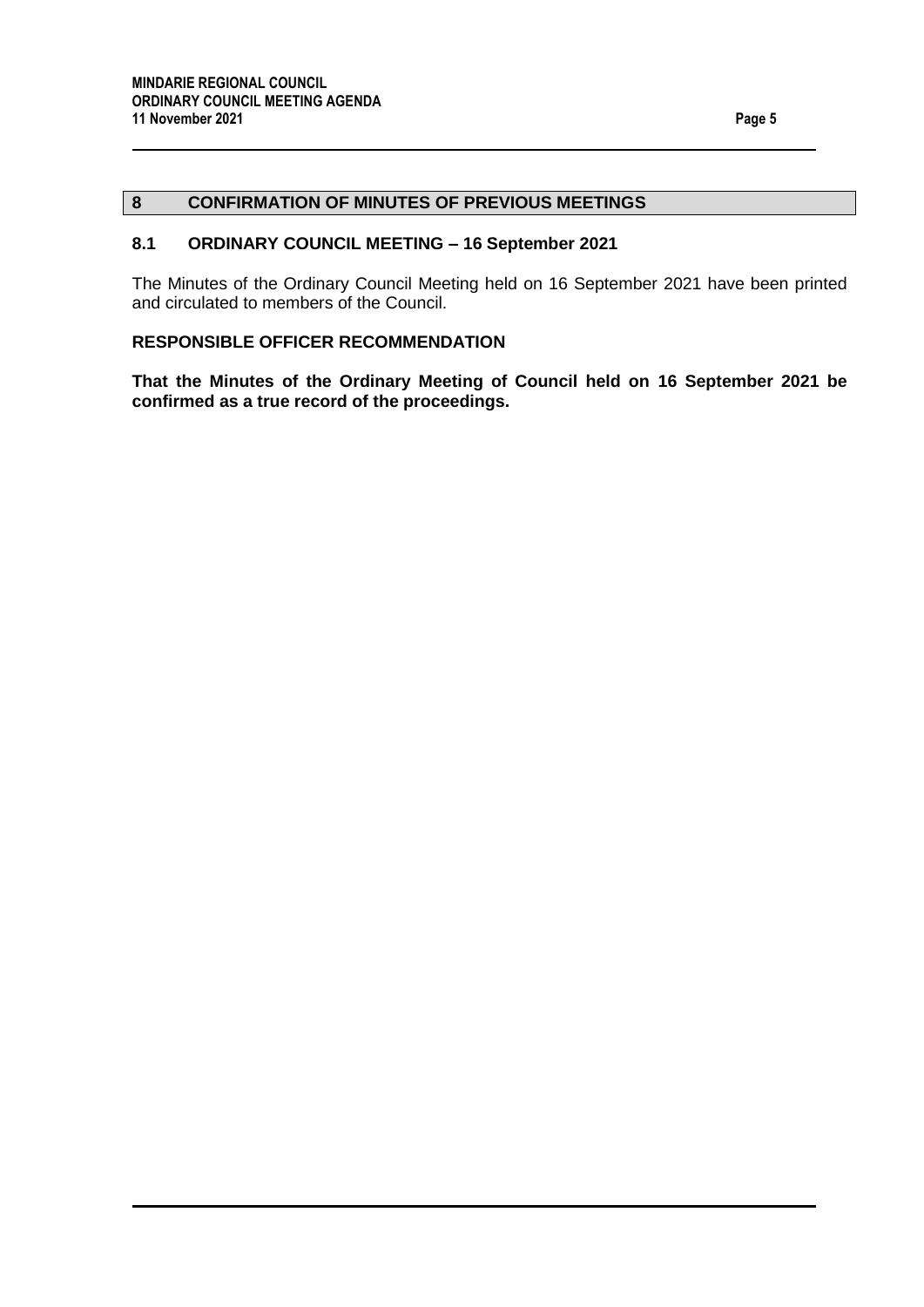## <span id="page-5-0"></span>**9.1 CHIEF EXECUTIVE OFFICER REPORTS**

<span id="page-5-2"></span><span id="page-5-1"></span>

| 9.1                         | <b>FINANCIAL STATEMENTS FOR THE MONTHS ENDED</b><br>31 AUGUST 2021 AND 30 SEPTEMBER 2021 |  |
|-----------------------------|------------------------------------------------------------------------------------------|--|
| <b>File No:</b>             | <b>FIN/5-09</b>                                                                          |  |
| Appendix(s):                | <b>Appendix No. 1</b><br><b>Appendix No. 2</b>                                           |  |
| Date:                       | <b>15 OCTOBER 2021</b>                                                                   |  |
| <b>Responsible Officer:</b> | <b>DIRECTOR CORPORATE SERVICES</b>                                                       |  |

#### **SUMMARY**

The purpose of this report is to provide financial reporting in line with statutory requirements which provides useful information to stakeholders of the Council.

#### **BACKGROUND**

Reporting requirements are defined by Financial Management Regulations 34 of the Local Government (Financial Management) Regulations 1996.

The financial statements presented for each month consist of:

- Operating Statement by Nature Combined
- Operating Statement by Nature RRF Only
- Operating Statement by Function
- Statement of Financial Activity
- Statement of Reserves
- Statement of Financial Position
- Statement of Investing Activities
- Information on Borrowings
- Tonnage Report

#### **DETAIL**

The Financial Statements for the months ended 31 August 2021 and 30 September 2021 are attached at **Appendix No. 1 and 2** to this Item. The Tonnage Report for the 3 months to 30 September 2021 is attached at **Appendix No. 3.**

The financial statements are pending external auditor approval and are subject to change.

The complete suite of Financial Statements which includes the Operating Statements, Statement of Financial Position, Statement of Financial Activity and other related information are reported on a monthly basis.

The estimates for Provisions for Amortisation of Cell Development, Capping and Post Closure expenditure are based on the estimated rates per tonne calculated with reference to estimated excavation cost of various stages of the landfill and the life of the landfill. An adjustment is made (if necessary) at the end of the year based on actual tonnages on a survey carried out to assess the "air space" remaining and other relevant information.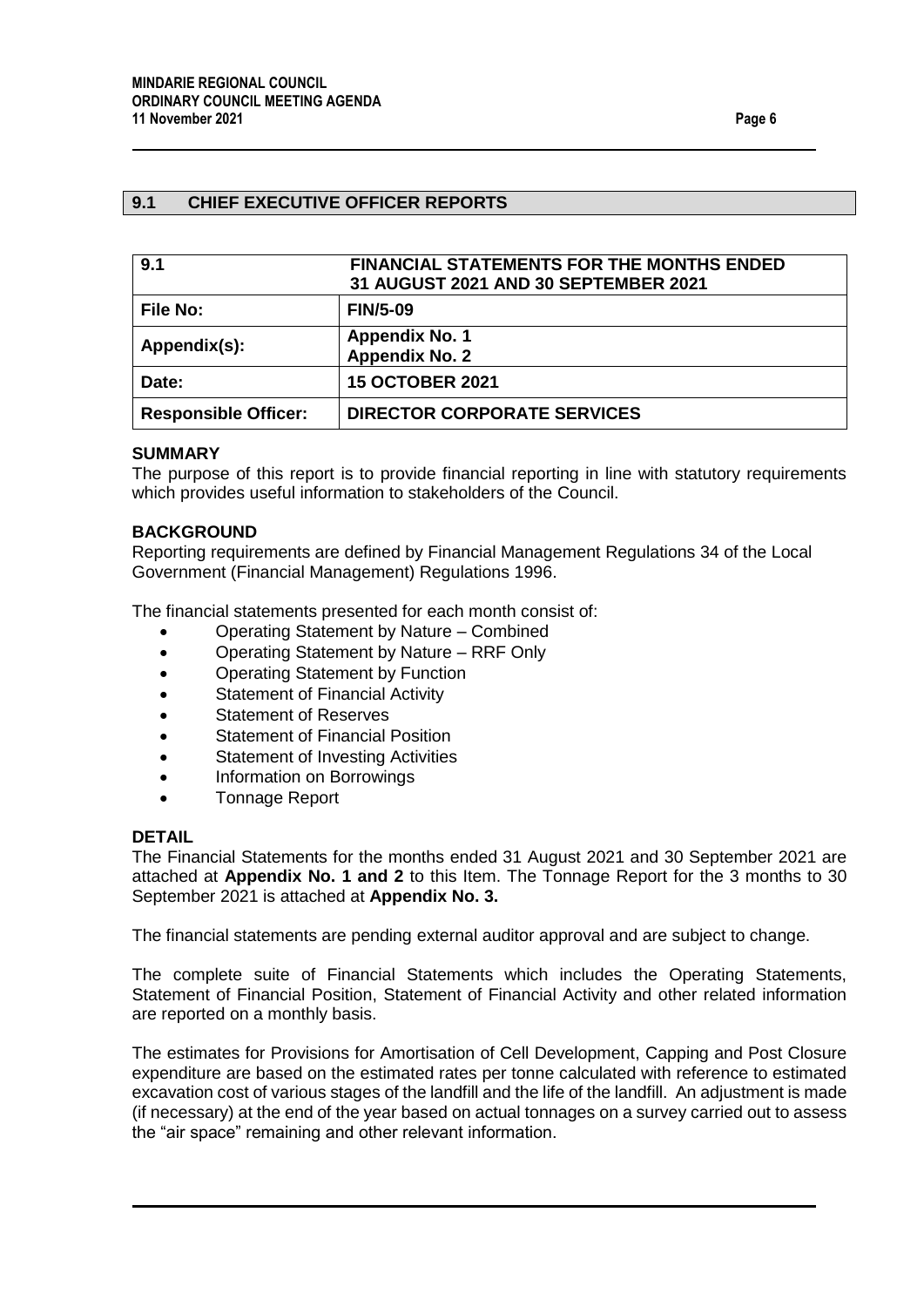|                              | <b>Actual</b> | <b>Budget</b> | <b>Variance</b> |
|------------------------------|---------------|---------------|-----------------|
|                              | t             | t             | t               |
| Tonnes - Members             | 59,306        | 57,429        | 1,877           |
| Tonnes - Others              | 8,808         | 3,496         | 5,312           |
| <b>TOTAL TONNES</b>          | 68,114        | 60,925        | 7,189           |
|                              | Ŝ             | \$            | \$              |
| Revenue - Members            | 10,860,075    | 12,232,484    | (1,372,409)     |
| Revenue - Other              | 87,696,062    | 1,916,852     | 85,779,210      |
| <b>TOTAL REVENUE</b>         | 98,556,137    | 14, 149, 336  | 84,406,801      |
| <b>Expenses</b>              | 98,216,264    | 11,319,819    | (86, 896, 445)  |
| Profit on sale of assets     |               |               |                 |
| Loss on sale of assets       |               |               |                 |
| Impairment of assets         |               |               |                 |
| <b>NET SURPLUS/(DEFICIT)</b> | 339,873       | 2,829,517     | (2,489,644)     |

## Summary of results for the year to date period ended 30 September 2021

#### **Members**

Members tonnages for the financial period ended 30 September 2021 were 1,877 tonnes above budget, member councils delivering more waste than what was estimated.

#### RRF

The Resource Recovery Facility residue tonnes have delivered 14,663 tonnes in total to Tamala Park year to date, 27 tonnes above budgeted.

#### Trade & Casuals

The Casual and Trade tonnages are 5,312 tonnes higher than forecast for the financial year to date, 4,777 tonnes attributable to the discounted rate waste tender.

Overall tonnages for the financial period ended 30 September 2021 were 7,189 tonnes more than budgeted.

The net result variance against budget of \$2,489,644 is mainly attributable to the costs associated with the exit of the RRFA and the ongoing maintenance contract to Empty, Clean and Make Safe (ECMS) the facility. These expenditures are marginally abated by lower landfill costs and legal fees and income for tonnages received in the commercial waste tenders. All items will be addressed at Mid-Year Budget.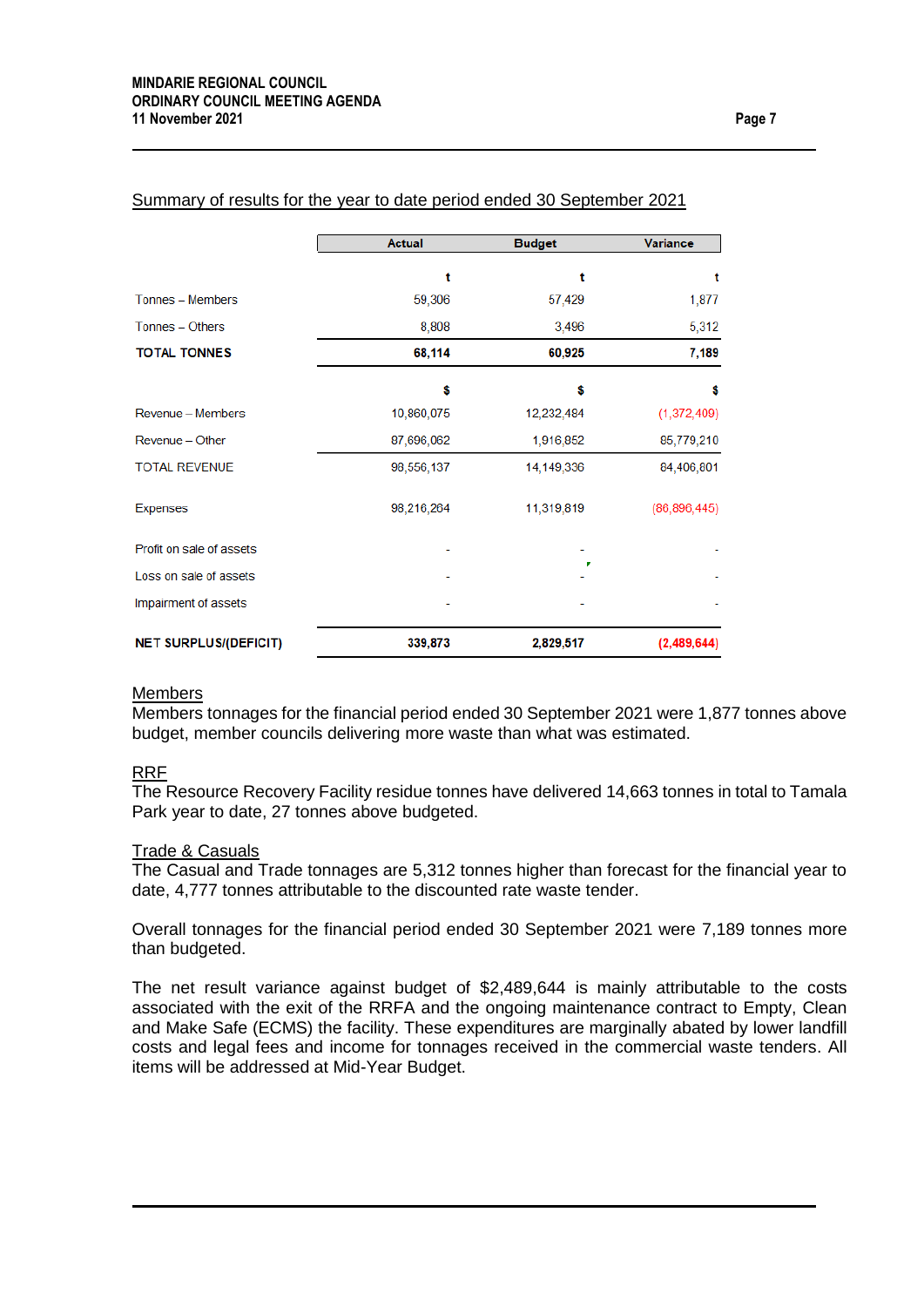## **VOTING REQUIREMENT** Simple Majority

## **RESPONSIBLE OFFICER RECOMMENDATION**

**That Council:**

**Receive the Financial Statements set out in Appendix No. 1 and Appendix No. 2 for the months ended 31 August 2021 and 30 September 2021.**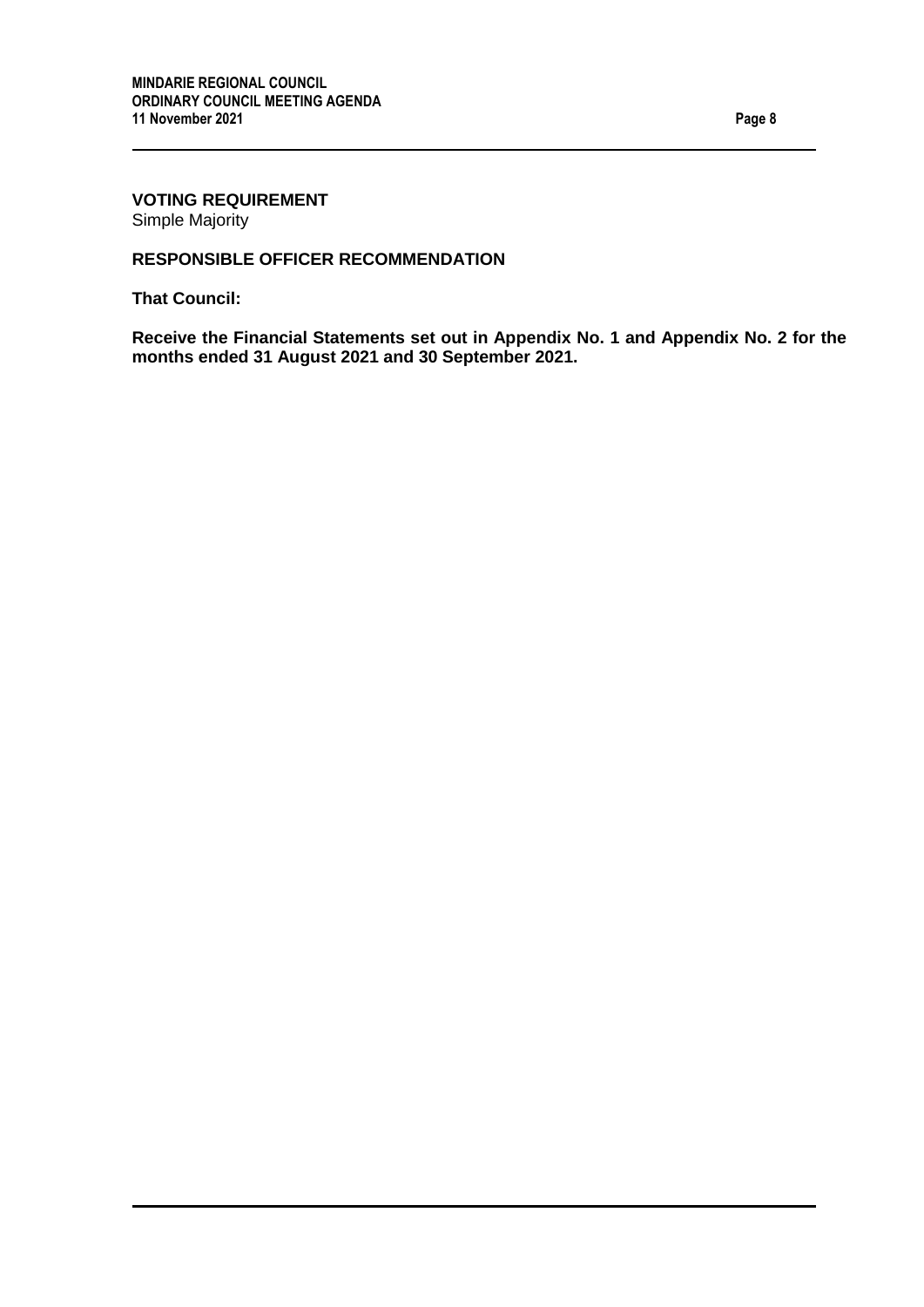<span id="page-8-1"></span><span id="page-8-0"></span>

| 9.2                         | LIST OF PAYMENTS MADE FOR THE MONTH ENDED<br>31 AUGUST 2021 AND 30 SEPTEMBER 2021 |
|-----------------------------|-----------------------------------------------------------------------------------|
| <b>File No:</b>             | <b>FIN/5-09</b>                                                                   |
| Appendix(s):                | Appendix No. 4 and 5                                                              |
| Date:                       | <b>16 October 2021</b>                                                            |
| <b>Responsible Officer:</b> | <b>Director Corporate Services</b>                                                |

#### **SUMMARY**

The purpose of this report is to provide details of payments made during the periods identified. This is in line with the requirement under the delegated authority to the Chief Executive Officer (CEO), that a list of payments made from the Municipal Fund since the last Ordinary Council meeting be presented to Council.

## **COMMENT**

The lists of payments for the month ended 31 August 2021 and 30 September 2021 are at **Appendix 4 and 5** to this Item and are presented to Council for noting. Payments have been made in accordance with the delegated authority to the CEO which allows payments to be made between meetings. At the Ordinary Council Meeting held on 16 September 2021, the Council delegated to the CEO the exercise of its power to make payments from the Municipal Fund. In order to satisfy the requirements of Clause 13(2) of the Local Government (Financial Management) Regulations, a list of payments made must be submitted to the next Council meeting following such payments.

It should be noted that generally all payments are GST inclusive and the Mindarie Regional Council is able to claim this tax as an input credit when GST remittances are made each month to the Australian Tax Office.

| <b>Months Ended</b> | <b>Account</b> | <b>Vouchers</b>         | <b>Amount</b>    |
|---------------------|----------------|-------------------------|------------------|
|                     |                | Cheques                 | \$220.00         |
| 31 August 2021      | General        | EFT.                    | \$97,697,269.69  |
|                     | Municipal      | DP                      | \$182,121.54     |
|                     |                | Inter account transfers | \$2,600,000.00   |
|                     |                | Total                   | \$100,479,611.23 |
|                     |                | Cheques                 | \$1,680.60       |
| 30 September 2021   | General        | EFT                     | \$3,953,454.34   |
|                     | Municipal      | DP                      | \$101,319.69     |
|                     |                | Inter account transfers | \$18,000,000.00  |
|                     |                | <b>Total</b>            | \$22,056,454.63  |

**VOTING REQUIREMENT** Simple Majority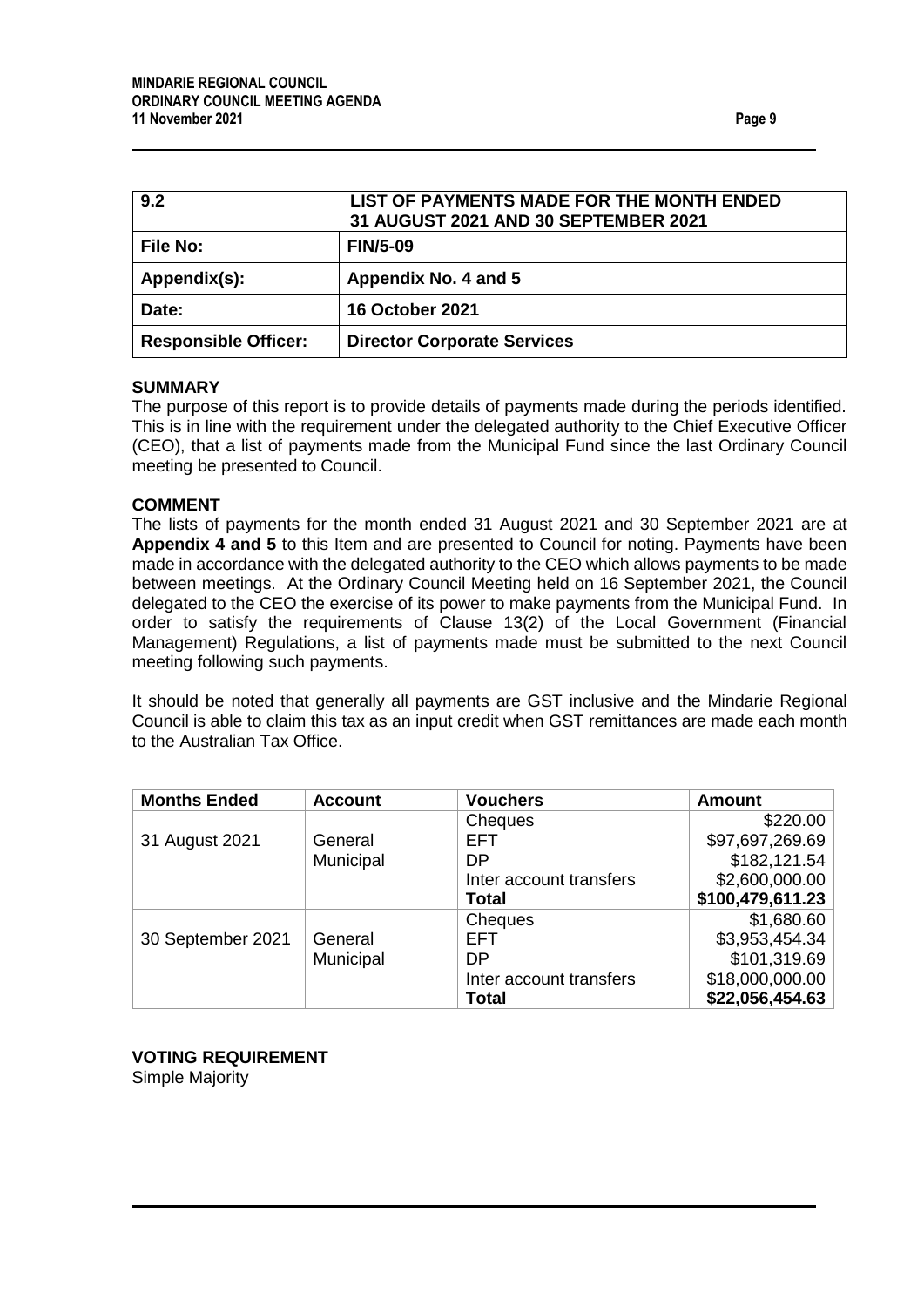## **RESPONSIBLE OFFICER RECOMMENDATION**

**That Council:**

**Note the list of payments made under delegated authority to the Chief Executive Officer, for the months ended 31 August 2021 and 30 September 2021.**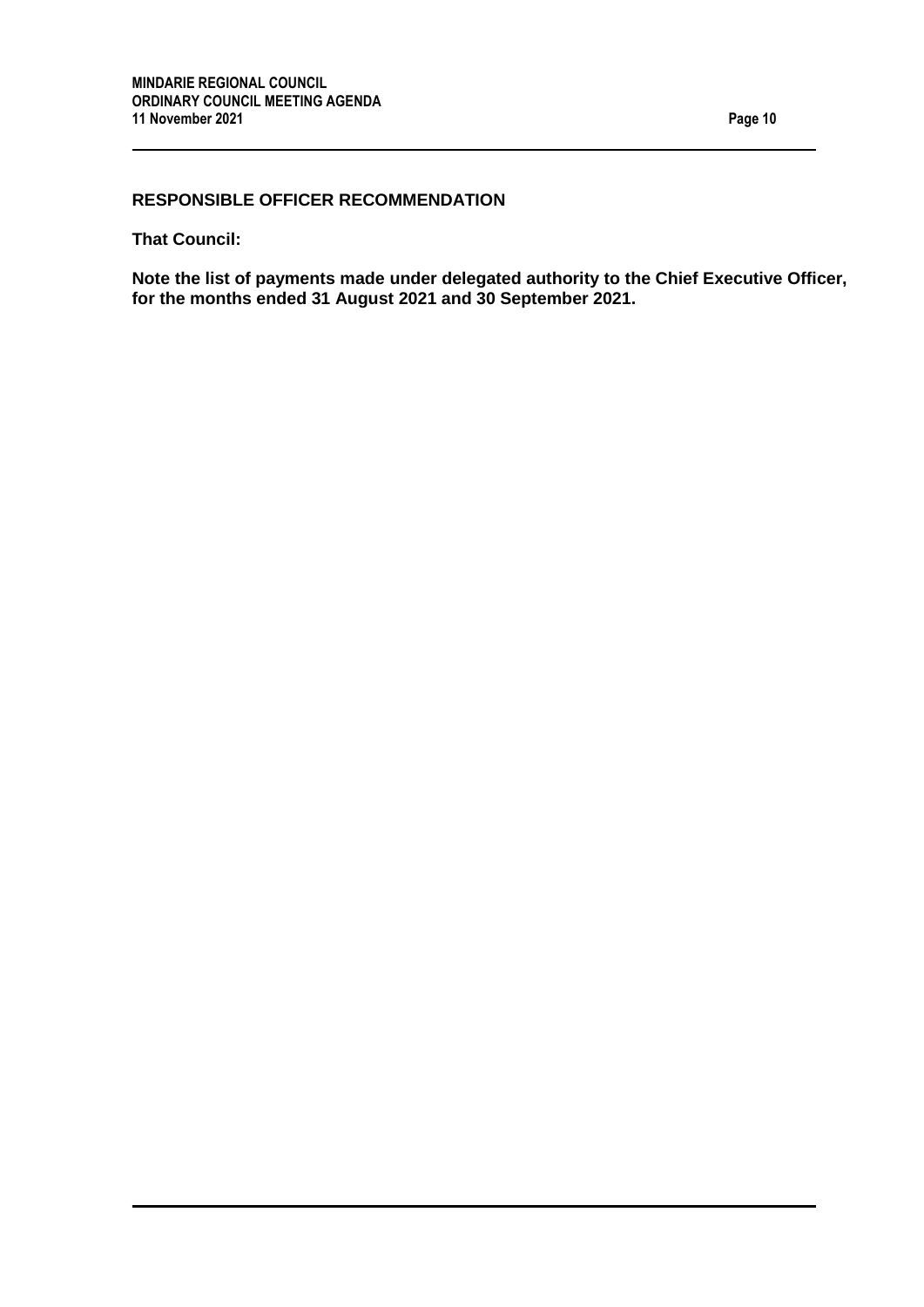<span id="page-10-0"></span>

| <b>REVIEW OF COUNCIL POLICY CP14 ACTING CHIEF</b><br>9.3<br><b>EXECUTIVE OFFICER APPOINTMENT</b> |                                                                       |  |
|--------------------------------------------------------------------------------------------------|-----------------------------------------------------------------------|--|
| <b>File No:</b>                                                                                  | GF-21-0000066                                                         |  |
| Attachment(s):                                                                                   | Appendix 6 - Tracked Changes - CP14<br>Appendix 7 - Clean Copy - CP14 |  |
| Date:                                                                                            | 21 October 2021                                                       |  |
| <b>Responsible Officer:</b>                                                                      | <b>Chief Executive Officer</b>                                        |  |

#### **SUMMARY**

The report seeks endorsement of the review undertaken by the Chief Executive Officer (CEO) on the current Council Policy CP14 Acting Chief Executive Officer Appointment.

#### **BACKGROUND**

Sections 5.18 and 5.46 of the *Local Government Act 1995* (the Act) require that at least once every financial year, policies are to be reviewed by the Council.

The MRC's Corporate Business plan requires that the Council Policies are relevant and reviewed by Council.

Council are requested to endorse the reviewed Council Policies to ensure they are operating effectively, providing for efficient and timely administrative decisions and services in relation to discretional decisions the Council has the ability to make by virtue of the Act and other statutes*.* 

At the 16 September 2021 Ordinary Council Meeting the MRC Administration presented the reviewed Council Policies, the Council resolved the following:

#### *That Council*

*1. Endorses the minor changes to Council Policies as contained in Appendix 4 of this report save for Policy No. CP14 which is to be referred to the CEO for detailed review to be completed by November 2021.*

#### **DETAIL**

A further review of Council Policy CP14 has been undertaken, removing any reference to an Interim CEO aligning the policy with the Local Government Act, tracked changes at Appendix 6 of this report.

In summary an Acting CEO is appointed by:

- The council:
	- o When the CEO is absent for periods in excess of 3 months; and
	- o If the position of CEO is vacant for any reason.
- The CEO:
	- o When on leave for less than 5 days, at the discretion of the CEO;
	- o When on leave for more than 5 days; and
	- o When absent from Australia for any reason less than 3 months.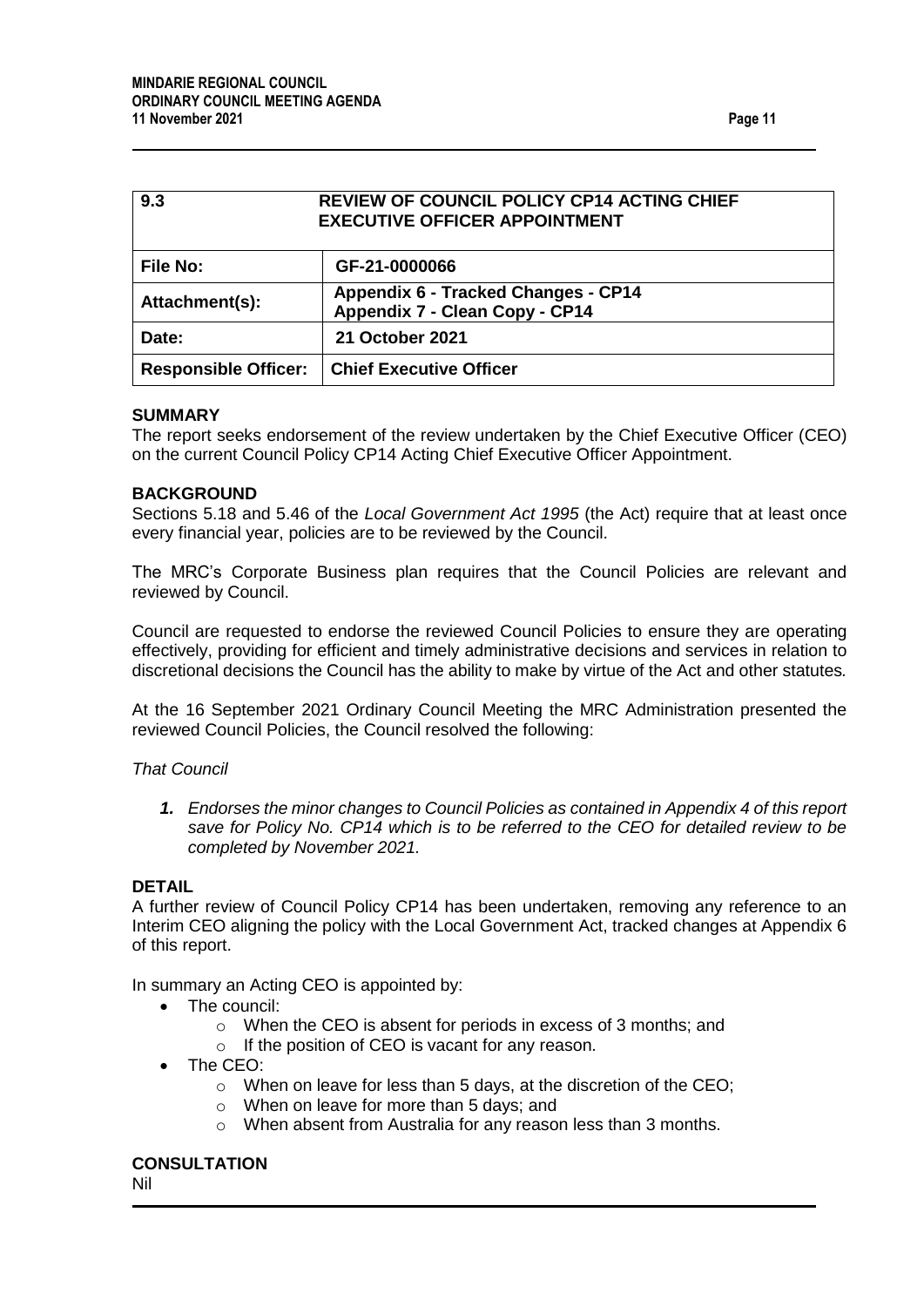# **STATUTORY ENVIRONMENT**

#### *Local Government Act 1995*

The following extracts from the Act relate to Council's obligations in the areas of policy development and delegations to the CEO.

- *"2.7. Role of Council*
	- *(1) The Council —*
		- *(a) governs the local government's affairs; and*
		- *(b) is responsible for the performance of the local government's functions.*
	- *(2) Without limiting subsection (1), the Council is to —*
		- *(a) oversee the allocation of the local government's finances and resources; and*
		- *(b) determine the local government's policies.*
- *5.42. Delegation of some powers and duties to CEO*
	- *(1) A local government may delegate\* to the CEO the exercise of any of its powers or the discharge of any of its duties under —*
		- *(a) this Act other than those referred to in section 5.43; or*
		- *(b) the Planning and Development Act 2005 section 214(2), (3) or (5).*
		- *\* Absolute majority required.*
	- *(2) A delegation under this section is to be in writing and may be general or as otherwise provided in the instrument of delegation.*
- *5.43. Limits on delegations to CEO*

*A local government cannot delegate to a CEO any of the following powers or duties —*

- *(a) any power or duty that requires a decision of an absolute majority of the council;*
- *(b) accepting a tender which exceeds an amount determined by the local government for the purpose of this paragraph;*
- *(c) appointing an auditor;*
- *(d) acquiring or disposing of any property valued at an amount exceeding an amount determined by the local government for the purpose of this paragraph;*
- *(e) any of the local government's powers under section 5.98, 5.98A, 5.99, 5.99A or 5.100;*
- *(f) borrowing money on behalf of the local government;*
- *(g) hearing or determining an objection of a kind referred to in section 9.5;*
- *(ha) the power under section 9.49A (4) to authorise a person to sign documents on behalf of the local government;*
- *(h) any power or duty that requires the approval of the Minister or the Governor;*
- *(i) such other powers or duties as may be prescribed."*

## **POLICY IMPLICATIONS**

Nil

**FINANCIAL IMPLICATIONS**

Nil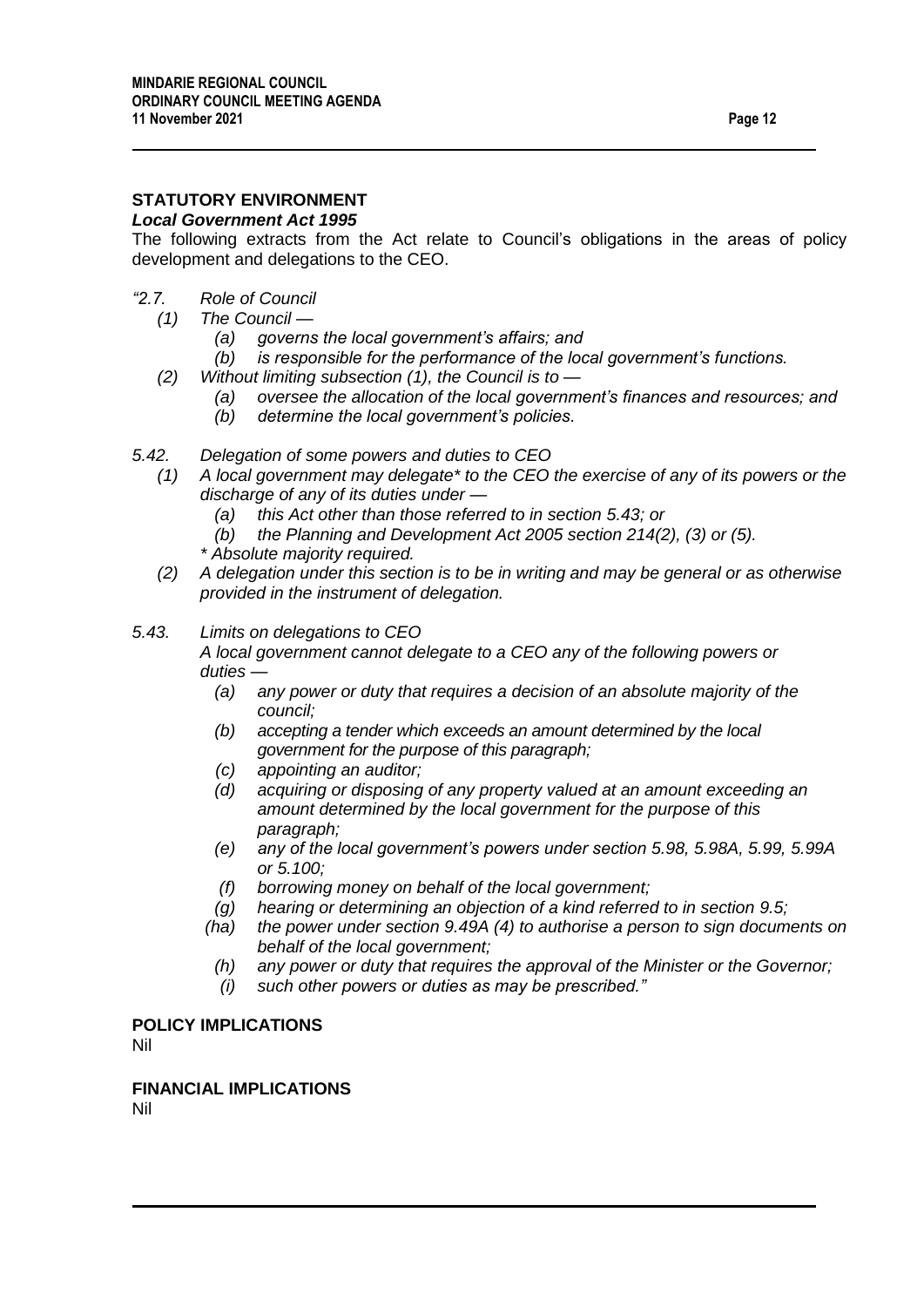## **STRATEGIC/COMMUNITY AND CORPORATE/BUSINESS PLAN IMPLICATIONS**

## **Strategic Community Plan 2018 -2037**

| <b>OBJECTIVE 1</b>                                                                       | Long Term Viability                    |
|------------------------------------------------------------------------------------------|----------------------------------------|
| Sub Objective                                                                            | <sup>1</sup> Good Corporate Governance |
| This report is required by legislation to ensure that the Council has the opportunity to |                                        |

This report is required by legislation to ensure that the Council has the opportunity to review its current policies and the delegations it has provided to the Chief Executive Officer thus maintaining the relevance of the documents.

| Corporate Business Plan 2018 - 2037                                                     |                                                                                                  |             |
|-----------------------------------------------------------------------------------------|--------------------------------------------------------------------------------------------------|-------------|
| Strategies   Actions                                                                    |                                                                                                  | Responsible |
|                                                                                         |                                                                                                  | Officer     |
| 1.1.2                                                                                   | Ensure Council Policies are relevant and reviewed by Council                                     | <b>CEO</b>  |
| 1.1.3                                                                                   | Review the relevance of the delegations from the Council and   CEO<br>report findings to Council |             |
|                                                                                         |                                                                                                  |             |
| These actions ensure that an officer within the organisation in this case the CEO has a |                                                                                                  |             |

 $\bm{\theta}$  actions ensure that an officer within the organisation, in this case the CEO, has a direct responsibility to review the current Council Policies and Instrument of Delegation and report the review findings to Council.

## **COMMENT**

Nil

## **VOTING REQUIREMENT**

Absolute Majority

## **RESPONSIBLE OFFICER RECOMMENDATION**

## **That the Council:**

**1. Endorses the minor changes to Council Policy CP14 Acting Chief Executive Officer Appointment as contained in Appendix 6 of this report.**

*(absolute majority required)*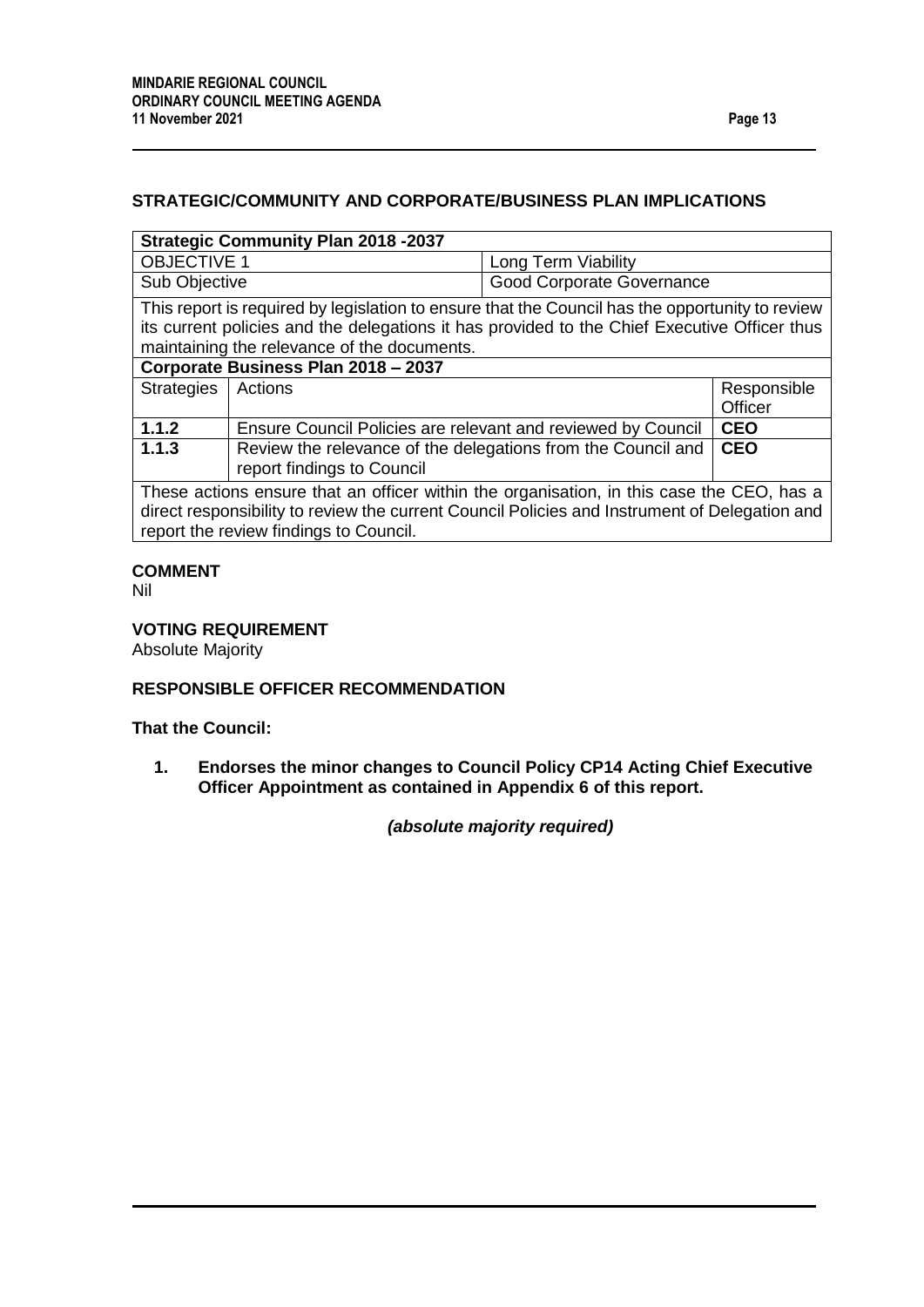<span id="page-13-0"></span>

| 9.4                         | <b>EXTENSION TO SITE ACCESS AGREEMENT FOR NOT-</b><br><b>FOR-PROFIT TRAINING PROVIDER</b> |
|-----------------------------|-------------------------------------------------------------------------------------------|
| <b>File No:</b>             | GF-20-0000544                                                                             |
| Appendix:                   | Nil                                                                                       |
| Date:                       | <b>15 October 2021</b>                                                                    |
| <b>Responsible Officer:</b> | <b>Operations Manager</b>                                                                 |

#### **SUMMARY**

This report seeks Council's endorsement to provide one 12-month extension to the current access agreement between the Mindarie Regional Council (MRC) and Stirling Skills Training Inc. (SST) for access to the Tamala Park Waste Management Facility (TPWMF) to deliver notfor-profit training and education programs.

#### **BACKGROUND**

At the Ordinary Council Meeting of 17 December 2020, Council endorsed the CEO's request to provide access for SST to the TPWMF, on a 12-month trial basis, for the delivery of not-for-profit training and education programs.

The basis for the initial request was to enable STT to deliver State Government-subsidised training programs at the TPWMF by providing access to a disused section of the quarry as a realistic training environment. These programs are centred around assisting disadvantaged youth, people from culturally and linguistically diverse backgrounds, and people with a disability to find employment opportunities through practical training and education.

#### **DETAIL**

SST is a Perth based not-for-profit training organisation that was established in 1984, with the goal of providing human and charitable services to relieve unemployment, economic hardship and misfortune in the community.

Through the delivery of training and education programs to at-risk persons, SST delivers the following State and Federal Government subsidised programs:

- Transition to Work Program (Federal) An arm of the Australian Government's Youth Employment Strategy aimed at supporting young people aged 15-21 on their journey to employment.
- Youth Jobs PaTH (Federal) Youth Jobs PaTH is designed to support young people to gain the employability skills and work experience they need to get and keep a job.
- Participation Equity Program (State) This program aims to assist unemployed people who have barriers accessing mainstream training to become job-ready, so they can participate fully in the workforce. The eligible target groups under this program are; Aboriginal and Torres Strait Islanders; Culturally and Linguistically Diverse (CaLD) people, people with disabilities, and youth at risk.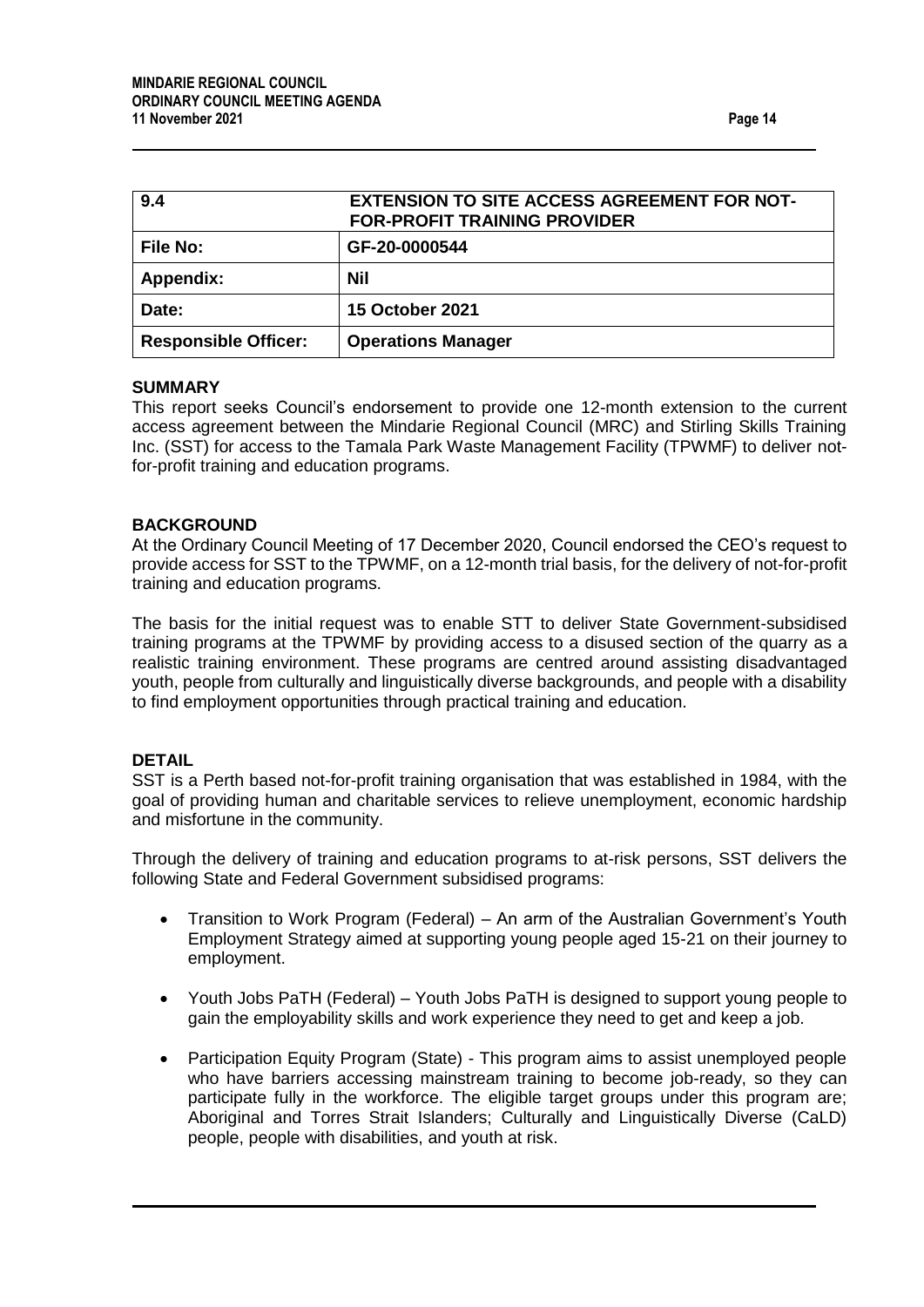For the purpose of this proposal, SST has partnered with the Training Alliance Group, a Registered Training Organisation (RTO), to deliver Certificate III in Civil Construction Operations and Certificate III in Surface Extraction. Both training programs are delivered under the State Government's Participation Equity Program, managed by the Department of Training and Workforce Development.

Courses see cohorts of students working under supervision at the TPWMF over 12 weeks to achieve nationally accredited qualifications before graduating and entering the workforce. To date, over 340 students have accessed the TPWMF to undertake civil or surface extraction training.

SST continues to maintain access to their own plant and machinery and holds suitable insurance coverage for the proposed activities, as well as ISO45001:2018 Occupational Health and Safety certification. Provision for MRC staff to access SST equipment on an as-required basis has also been established and seeks to expand the depth of experiences of MRC's plant operators.

Over the past 12 months of STT operating on site, the MRC has not experienced any notable impacts to operations from this training and does not anticipate any adverse impact to operations arising via an extension to the current agreement.

### **CONSULTATION**

No additional consultation has occurred since initial endorsement was received from Council at the 17 December 2020 OCM.

**STATUTORY ENVIRONMENT** Nil.

## **POLICY IMPLICATIONS**

Nil.

### **FINANCIAL IMPLICATIONS**

The MRC bears no financial commitment via this extension. All costs associated with daily operations, including mobilisation and demobilisation, are the sole responsibility of SST. Written assurances have been received from SST to ensure that no for-profit activities take place at the TPWMF.

The MRC is not seeking compensation for allowing access to the quarry.

#### **VOTING REQUIREMENT**

Simple Majority.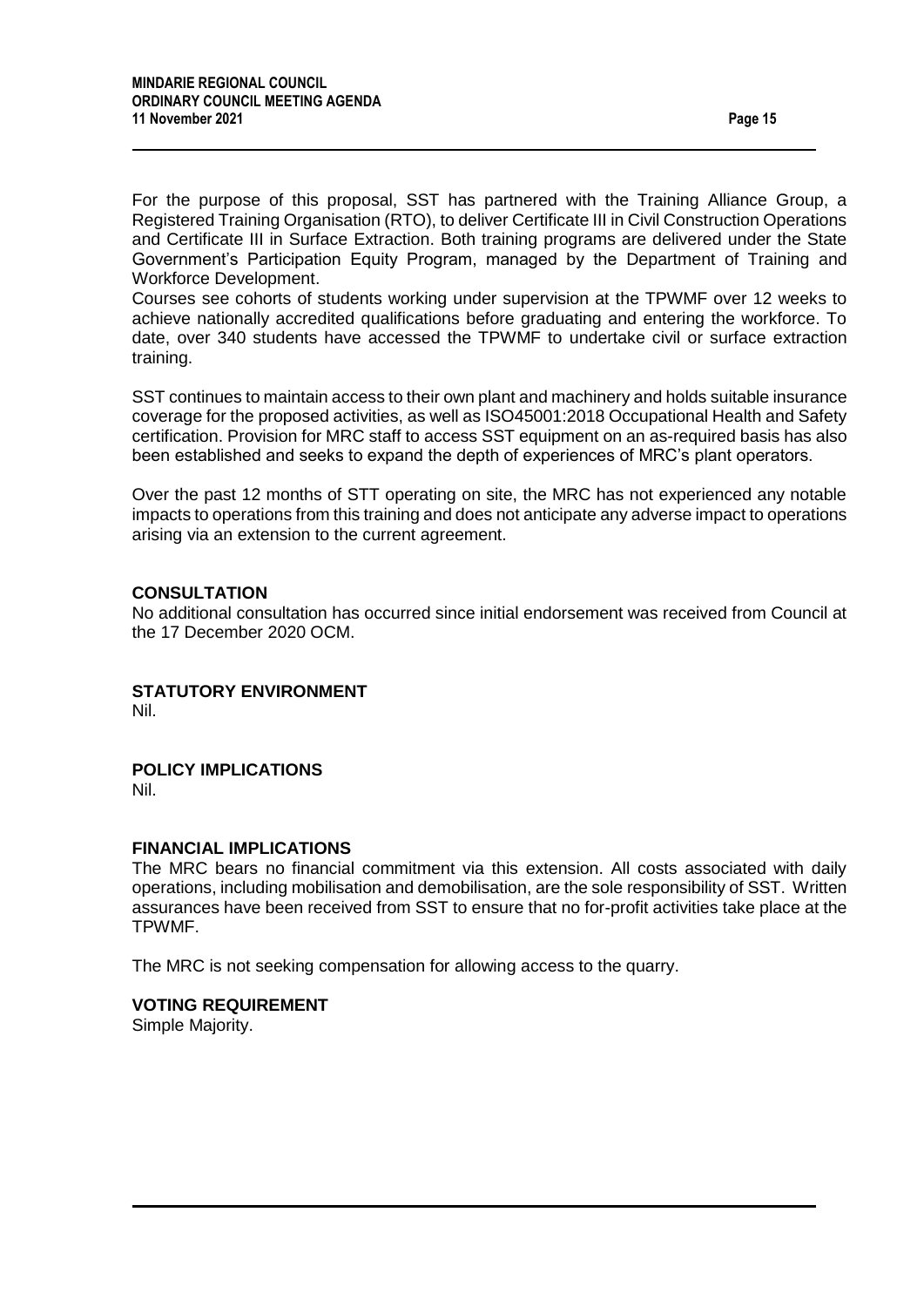## **RESPONSIBLE OFFICER RECOMMENDATION**

**That Council:**

**Endorses the CEO to extend existing access for Stirling Skills Training to the Tamala Park Waste Management Facility, for an additional 12-month period, for the delivery of not-for-profit training and education programs.**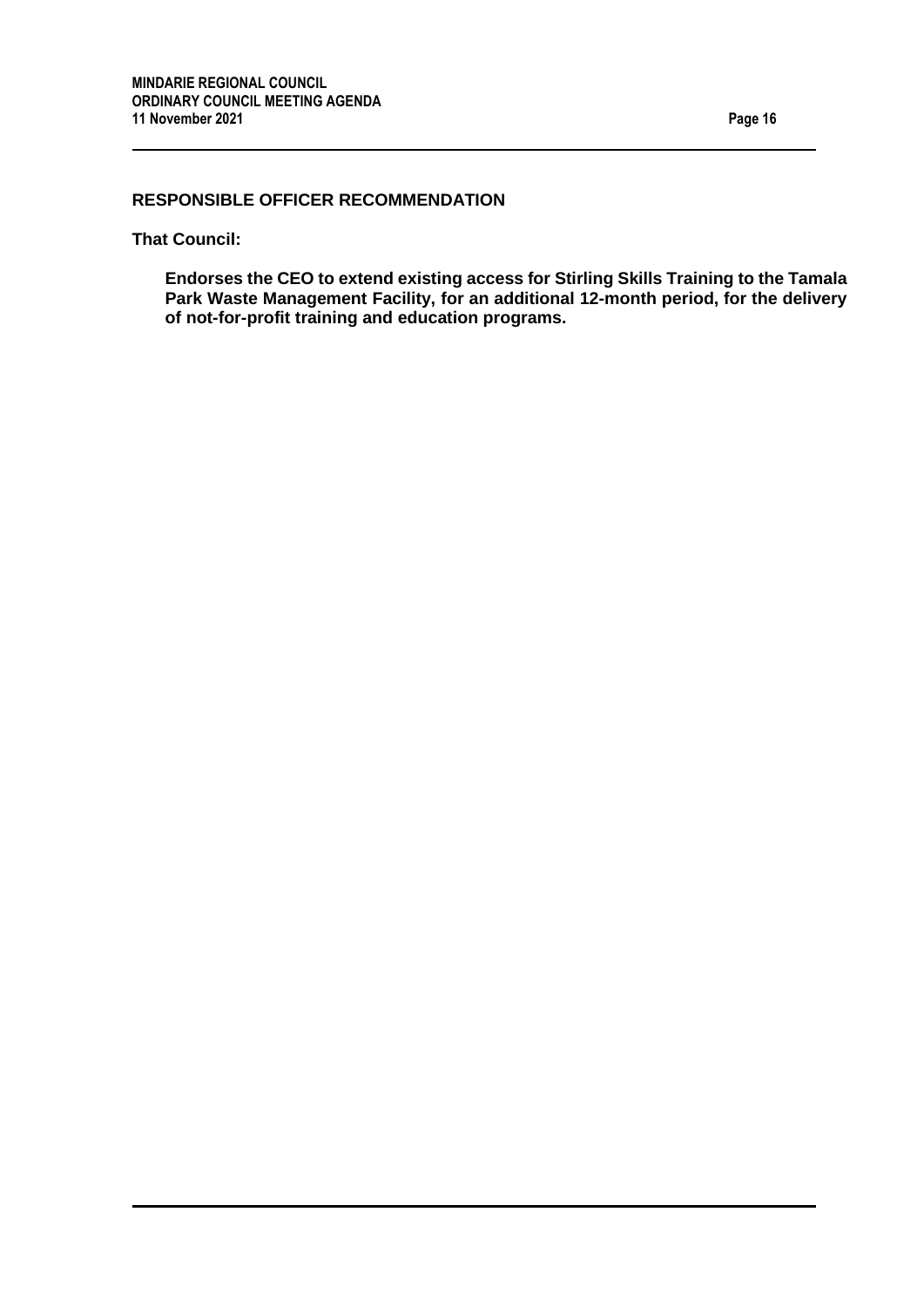<span id="page-16-0"></span>

| 9.5                         | APPOINTMENT OF COUNCILLORS ON TO COMMITTEES<br><b>AND OTHER GROUPS</b>                                                                                 |  |
|-----------------------------|--------------------------------------------------------------------------------------------------------------------------------------------------------|--|
| <b>File No:</b>             | GF-20-0001619                                                                                                                                          |  |
| Attachment(s):              | 1. Audit Committee Details;<br>2. CEO's Recruitment and Performance Review<br><b>Committee Details;</b><br>3. Municipal Waste Advisory Council Details |  |
| Date:                       | <b>12 October 2021</b>                                                                                                                                 |  |
| <b>Responsible Officer:</b> | <b>Chief Executive Officer</b>                                                                                                                         |  |

#### **SUMMARY**

The purpose of this report is to seek the appointment of Councillors of the Mindarie Regional Council (MRC) to its committees and groups.

#### **BACKGROUND**

The MRC currently has two committees, established in accordance with Part 5.8 of the *Local Government Act 1995 (*LGAct*),* and one advisory group that require Councillor membership as follows:

- Audit Committee (established in accordance with the LGAct)
- Chief Executive Officer's Recruitment and Performance Review Committee (established in accordance with the LGAct)
- Municipal Waste Advisory Council (established as part of the MRC's commitment to the Western Australia Local Government Association membership)

Attachments 1 to 3 to this agenda item provide details of the tenure, membership, duties and responsibilities associated with each of the committees and groups named above.

## **DETAILS**

The recently held Local Government Elections have resulted in the need for the MRC to swear in new Councillors and re-appoint Councillors to its committees and other groups. The following provides a brief explanation of the purpose of the committees and groups:

#### Audit Committee

The Audit Committee is established under the LGAct and has prescribed duties and responsibilities (refer attachment). This committee currently consists of four elected members and an appointed independent member and aims to meet three times per year. The Audit Committee Terms of Reference (ToR) allows for three elected members, it is noted that the ToR requires an amendment, a review has been scheduled.

The Administration provides secretarial support and both the Chief Executive Officer and the Director of Corporate Services attend the meetings to provide advice and guidance to the committee on the issues presented in the agendas.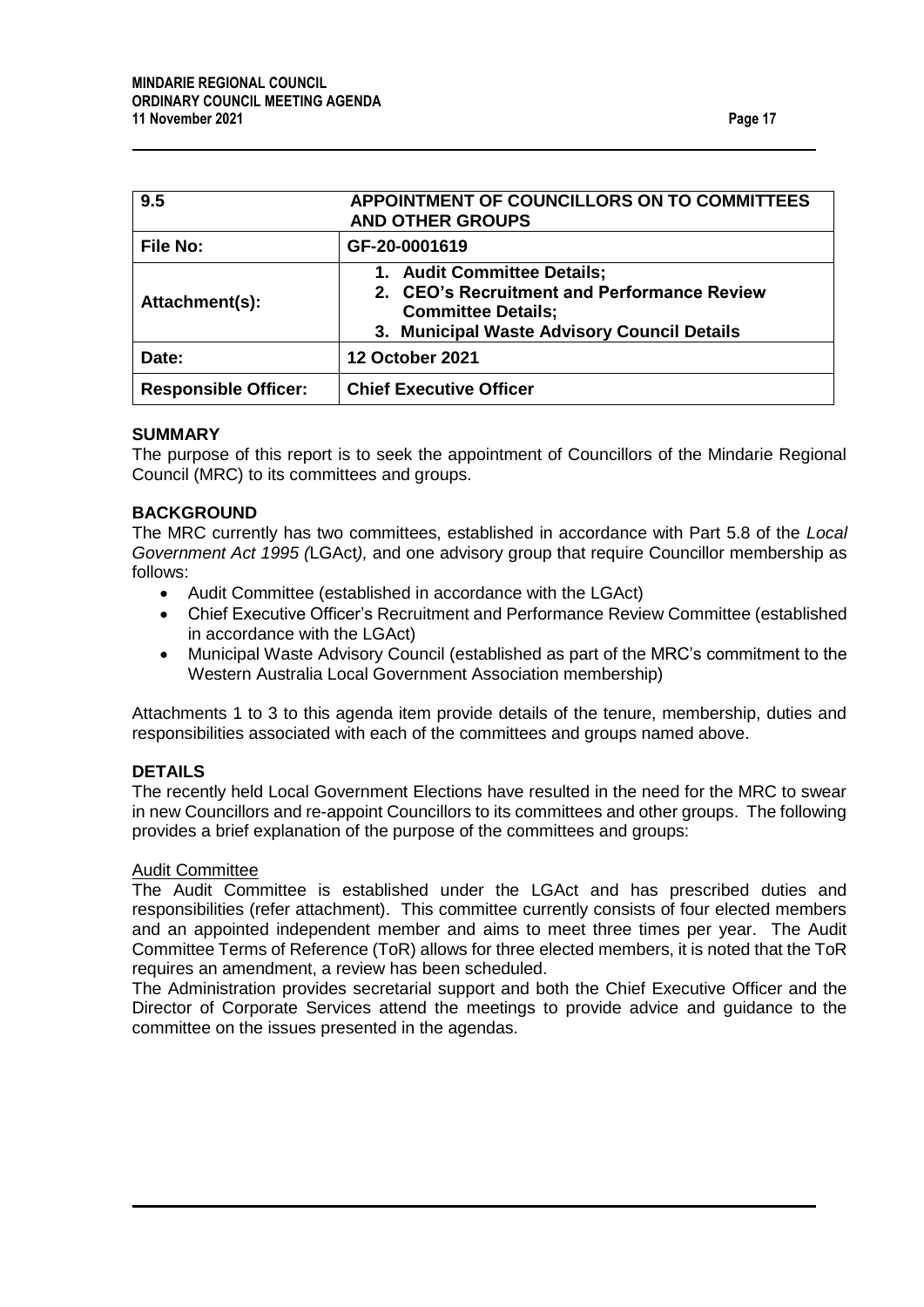## Chief Executive Officer's Recruitment and Performance Review Committee

This committee was established in 2017 to combine recruitment and performance into one single committee consisting of five Councillors. The Chief Executive Officer's (CEO) performance is reviewed annually. The committee is supported by an independent consultant who undertakes a survey of all the Councillors and assists in the review of the CEO's performance in the previous year against pre-set performance measures and the setting of performance measures for the next year. The consultant provides a performance report to assist the Councillors in assessing the performance of the CEO.

### Municipal Waste Advisory Council

The Municipal Waste Advisory Council (MWAC) was established in December 1994 as a Standing Committee of the Western Australian Local Government Association (WALGA) with delegated authority to represent the Association in respect of matters relating to municipal waste issues. MWAC is established under a partnership agreement with WALGA, Eastern Metropolitan Regional Council, City of Geraldton/Greenough, Mindarie Regional Council, Rivers Regional Council, Southern Metropolitan Regional Council and Western Metropolitan Regional Council.

The objective of MWAC is to encourage and promote economically sound, environmentally safe waste management practices and to ensure that the shared interests of all Western Australian Local Governments, as they relate to waste management, are effectively managed. As MWAC is a standing committee of WALGA it requires councillor representation. An Officer Advisory Group (OAG) has been established as an advisory committee to the MWAC.

The MRC has historically appointed the Chairperson as its representatives on MWAC as well as a deputy stand-in Councillor, and the CEO as its representative on OAG

#### **LEGAL COMPLIANCE**

Refer attachments 1 through to 3 to determine the varying compliance requirements of the Committees and the Groups.

#### **FINANCIAL IMPLICATIONS**

There is no remuneration attached to the positions on any of the MRC's Committees and/or Groups.

### **COMMENT**

The Committees and Group are an integral part of the operations of the Mindarie Regional Council and report to Council to assist Council in its decision making responsibility.

#### **VOTING REQUIREMENT**

Absolute Majority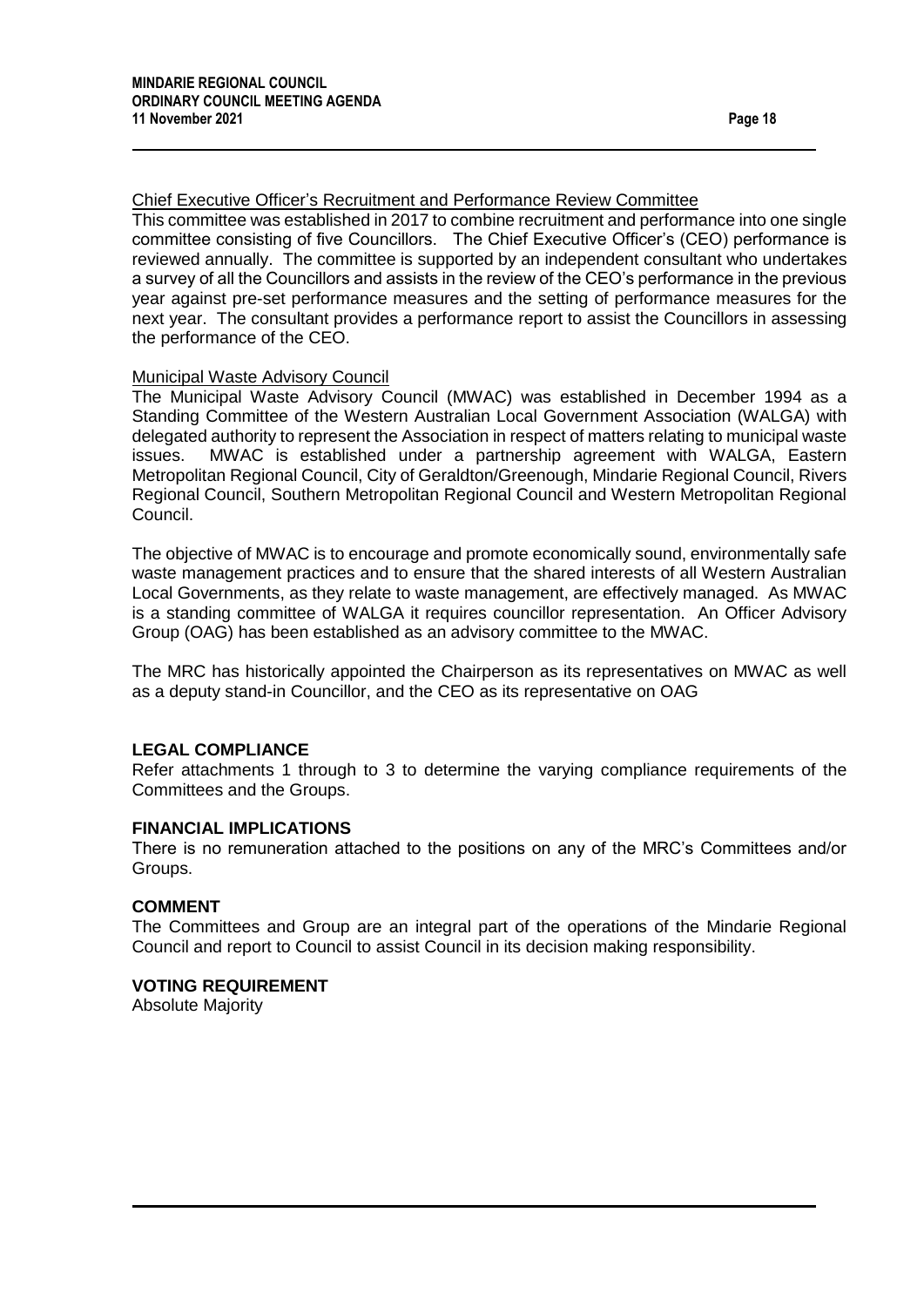## **RESPONSIBLE OFFICER RECOMMENDATION**

**That the Council:**

**1. Appoint Cr \_\_\_\_\_\_\_\_\_, Cr \_\_\_\_\_\_\_\_\_ Cr \_\_\_\_\_\_\_\_\_, and Cr\_\_\_\_\_\_\_\_\_ on to the Audit Committee.** 

**(Absolute Majority Required)**

- **2. Appoint Cr \_\_\_\_\_\_\_\_\_, Cr \_\_\_\_\_\_\_\_\_, Cr \_\_\_\_\_\_\_\_\_ Cr \_\_\_\_\_\_\_\_ and Cr\_\_\_\_\_on to the Chief Executive Officer's Recruitment and Performance Review Committee. (Absolute Majority Required)**
- **3. Appoint Cr \_\_\_\_\_\_\_\_\_\_ as a member and Cr \_\_\_\_\_\_\_\_ as a Deputy Member on to the Municipal Waste Advisory Council.**

*(Absolute Majority Required)*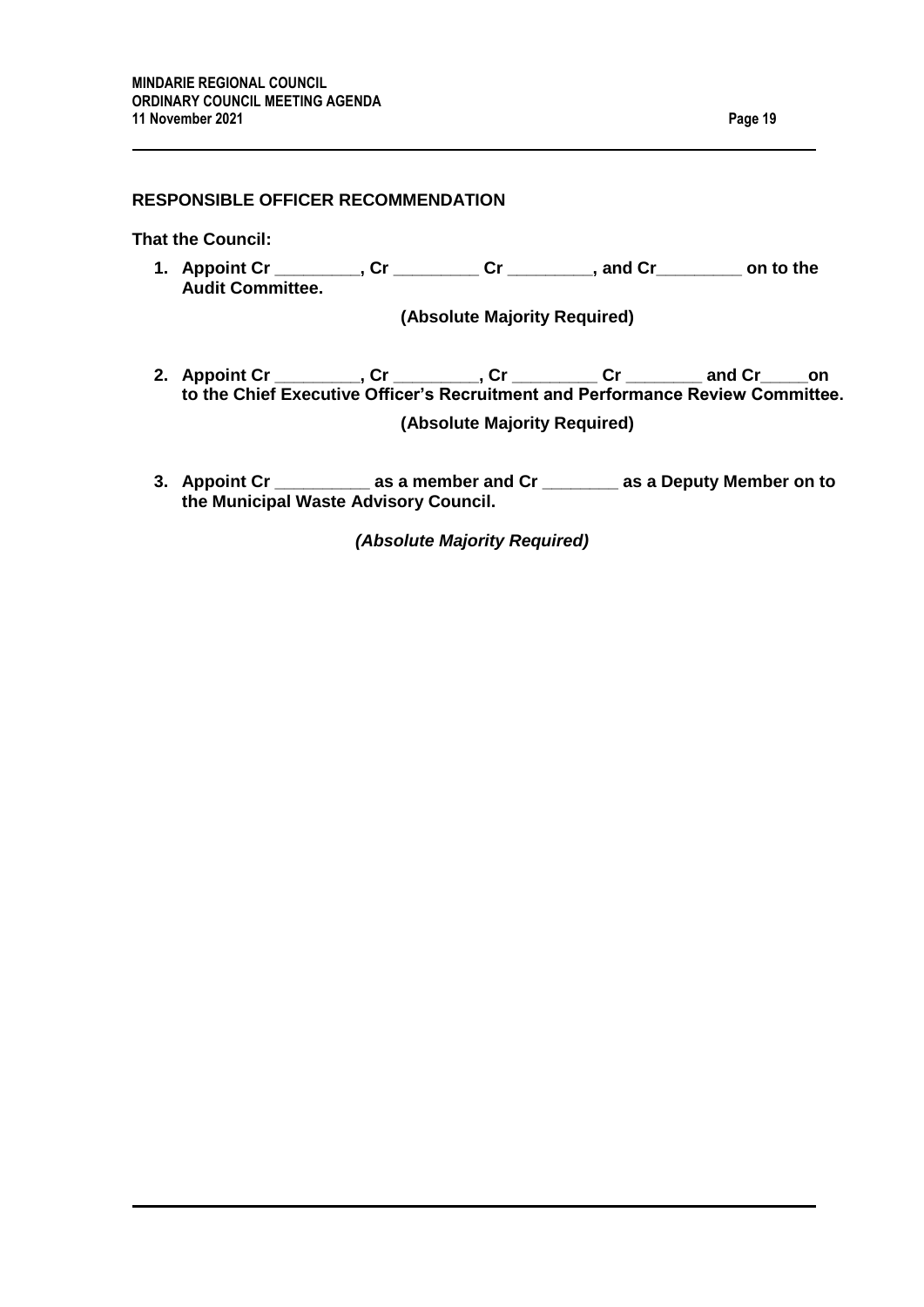# **ATTACHMENT 1**

## **AUDIT COMMITTEE**

## **MEMBERSHIP/SUPPORT STAFF**

Three Councillors (Minimum)

One Independent Member (Sourced from the Community)

MRC Chief Executive Officer (Support Staff)

MRC Director Corporate Services (Support Staff)

## **MEETING FREQUENCY**

The Committee shall meet as and when required. Normally three times a year being:

- (a) November to review and make recommendations to Council on the previous year's audited financials;
- (b) February/March to review the MRC's risk register and MRC's response to the Statutory Compliance Audit Return required by the State Government and make recommendations to Council; and
- (c) July to review the MRC's risk register.

# **DUTIES AND RESPONSIBILITIES**

The duties and responsibilities of the Committee will be –

- (a) Provide guidance and assistance to Council as to carrying out the function of the Council in relation to audits.
- (b) Develop and recommend to Council an appropriate process for the selection and appointment of a person as the Council's auditor.
- (c) Develop and recommend to Council
	- a list of those matters to be audited; and
	- the scope of the audit to be undertaken.
- (d) Recommend to Council the person or persons to be appointed as auditor.
- (e) Develop and recommend to Council a written agreement for the appointment of the auditor. The agreement is to include –
	- the objectives of the audit
	- the scope of the audit
	- a plan of the audit
	- details of the remuneration and expenses to be paid to the auditor; and
	- the method to be used by the Council to communicate with, and supply information to, the auditor.
- (f) Meet with the auditor once in each year and provide a report to Council on the matters discussed and outcome of those discussions.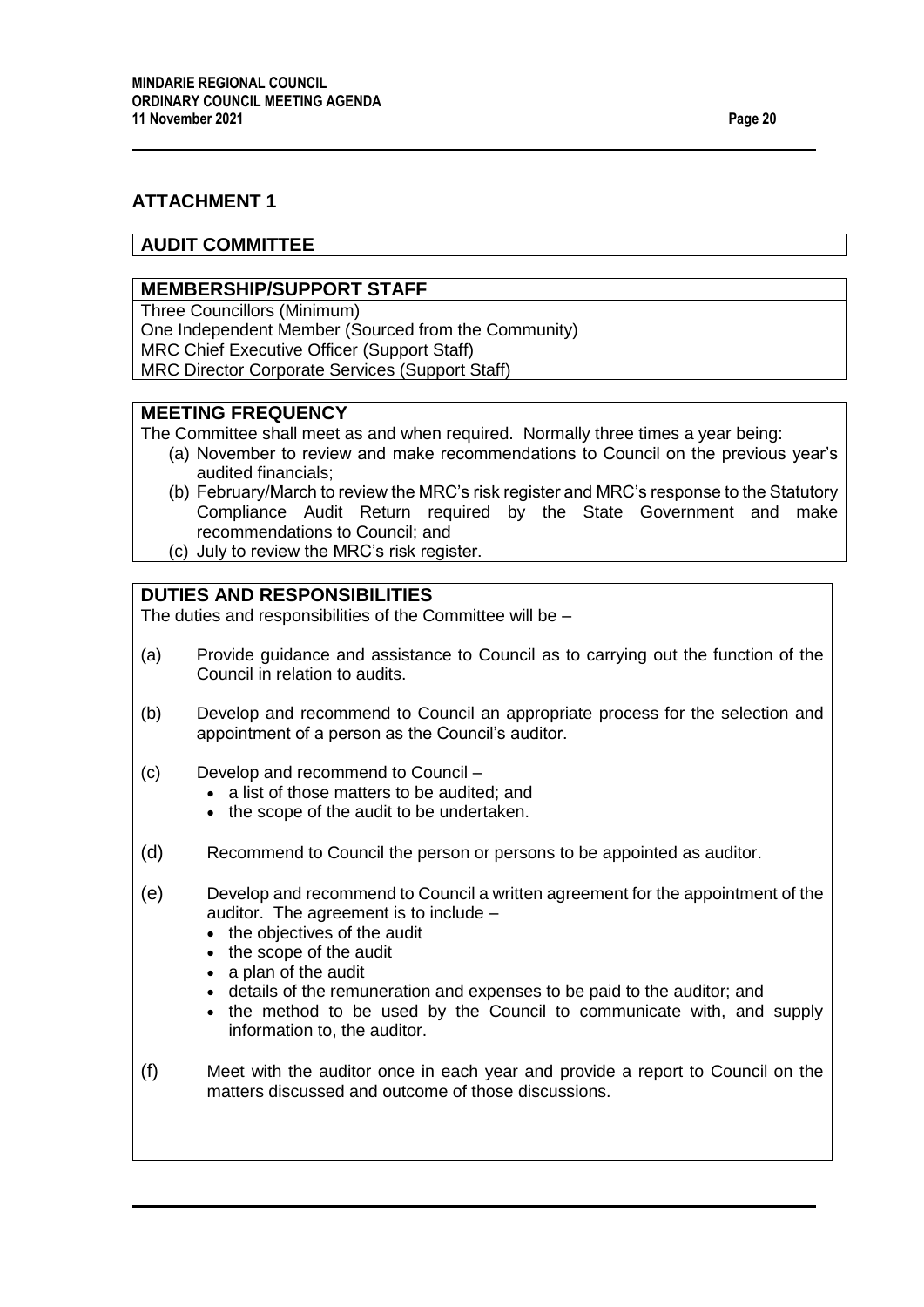| (g) | Liaise with the CEO to ensure that the local government does everything in its<br>power to $-$                                                                                                                                                                                                                                            |
|-----|-------------------------------------------------------------------------------------------------------------------------------------------------------------------------------------------------------------------------------------------------------------------------------------------------------------------------------------------|
|     | • assist the auditor to conduct the audit and carry out his or her other duties under<br>the Local Government Act 1995; and                                                                                                                                                                                                               |
|     | • ensure that audits are conducted successfully and expeditiously.                                                                                                                                                                                                                                                                        |
| (h) | Examine the reports of the auditor after receiving a report from the CEO on the<br>matters and $-$                                                                                                                                                                                                                                        |
|     | • determine if any matters raised require action to be taken by the Council; and<br>• ensure that appropriate action is taken in respect of those matters.                                                                                                                                                                                |
| (i) | Review the report prepared by the CEO on any actions taken in respect of any<br>matters raised in the report of the auditor and presenting the report to Council for<br>adoption prior to the end of the next financial year or six months after the last report<br>prepared by the auditor is received, whichever is the latest in time. |
| (j) | Review the scope of the audit plan and program and its effectiveness.                                                                                                                                                                                                                                                                     |
| (k) | Review the appropriateness of special internal audit assignments undertaken at<br>the request of Council or CEO.                                                                                                                                                                                                                          |
| (1) | Review the level of resources allocated to internal audit and the scope of its<br>authority.                                                                                                                                                                                                                                              |
| (m) | Review reports of internal audits and by monitoring the implementation of<br>recommendations made by the audit and reviewing the extent to which Council and<br>management reacts to matters raised.                                                                                                                                      |
| (n) | Facilitate liaison between the internal and external auditor to promote compatibility,<br>to the extent appropriate, between their audit programs.                                                                                                                                                                                        |
| (0) | Review Council's draft annual financial report, focusing on:<br>accounting policies and practices:                                                                                                                                                                                                                                        |
|     | • changes to accounting policies and practices;                                                                                                                                                                                                                                                                                           |
|     | the process used in making significant accounting estimates:<br>significant adjustments to the financial report (if any) arising from the audit                                                                                                                                                                                           |
|     | process;<br>compliance with accounting standards and other reporting requirements; and                                                                                                                                                                                                                                                    |
|     | significant variances from prior years.<br>$\bullet$                                                                                                                                                                                                                                                                                      |
| (p) | Consider recommending adoption of the financial report to Council                                                                                                                                                                                                                                                                         |
| (q) | Address issues brought to the attention of the Committee, including responding to<br>requests from Council for advice that are within the parameters of the Committee's<br>terms of reference.                                                                                                                                            |
| (r) | Seek information or obtain expert advice through the CEO on matters of concern<br>within the scope of the Committee's terms of reference following authorisation<br>from the Council.                                                                                                                                                     |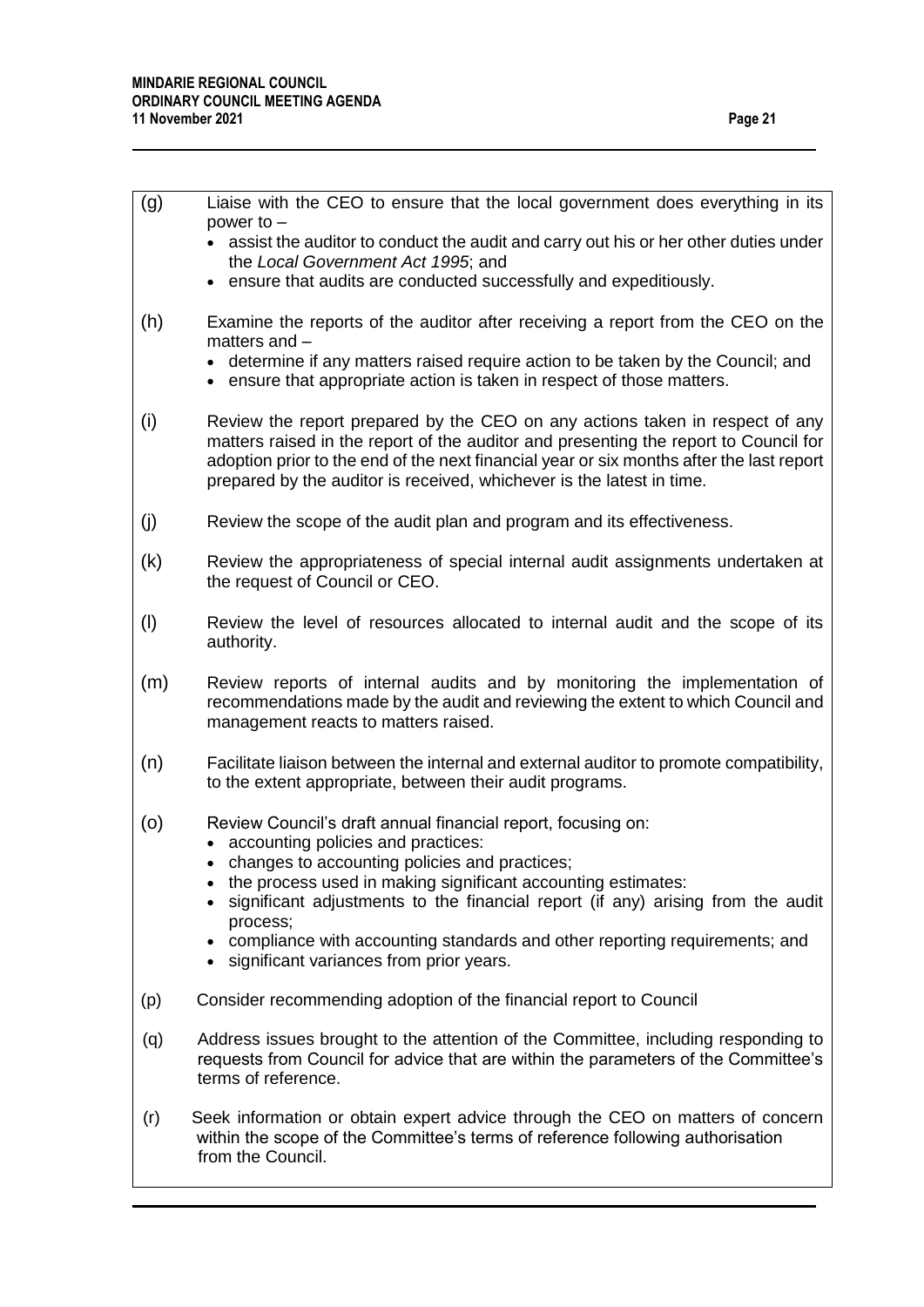- (s) Review the annual Compliance Audit Return and report to the Council the results of that review.
- (t) Consider the CEO's biennial reviews of the appropriateness and effectiveness of the Council's systems and procedures in regard to risk management, internal control and legislative compliance, required to be provided to the Committee, and report to the Council the results of those reviews.
- (u) Monitor the progress of any major lawsuits facing the Council.
- (v) Perform a biannual review of the material risks identified in the Council's Risk Register.

## **APPOINTMENT/TENURE** Extract from Local Government Act 1995 "

#### **5.10. Committee members, appointment of**

- *(1) A committee is to have as its members —*
	- *(a) persons appointed\* by the local government to be members of the committee (other than those referred to in paragraph (b)); and*
	- *(b) persons who are appointed to be members of the committee under subsection (4) or (5).*
	- *\* Absolute majority required.*
- *(2) At any given time each council member is entitled to be a member of at least one committee referred to in section 5.9(2)(a) or (b) and if a council member nominates himself or herself to be a member of such a committee or committees. the local government is to include that council member in the persons appointed under subsection (1)(a) to at least one of those committees as the local government decides.*
- *(3) Section 52 of the Interpretation Act 1984 applies to appointments of committee members other than those appointed under subsection (4) or (5) but any power exercised under section 52(1) of that Act can only be exercised on the decision of an absolute majority of the local government. If at a meeting of the council a local government is to make an appointment to a committee that has or could have a council member as a member and the mayor or president informs the local government of his or her wish to be a member of the committee, the local government is to appoint the mayor or president to be a member of the committee.*
- *(4) If at a meeting of the council a local government is to make an appointment to a committee that has or could have a council member as a member and the mayor or president informs the local government of his or her wish to be a member of the committee, the local government is to appoint the mayor or president to be a member of the committee.*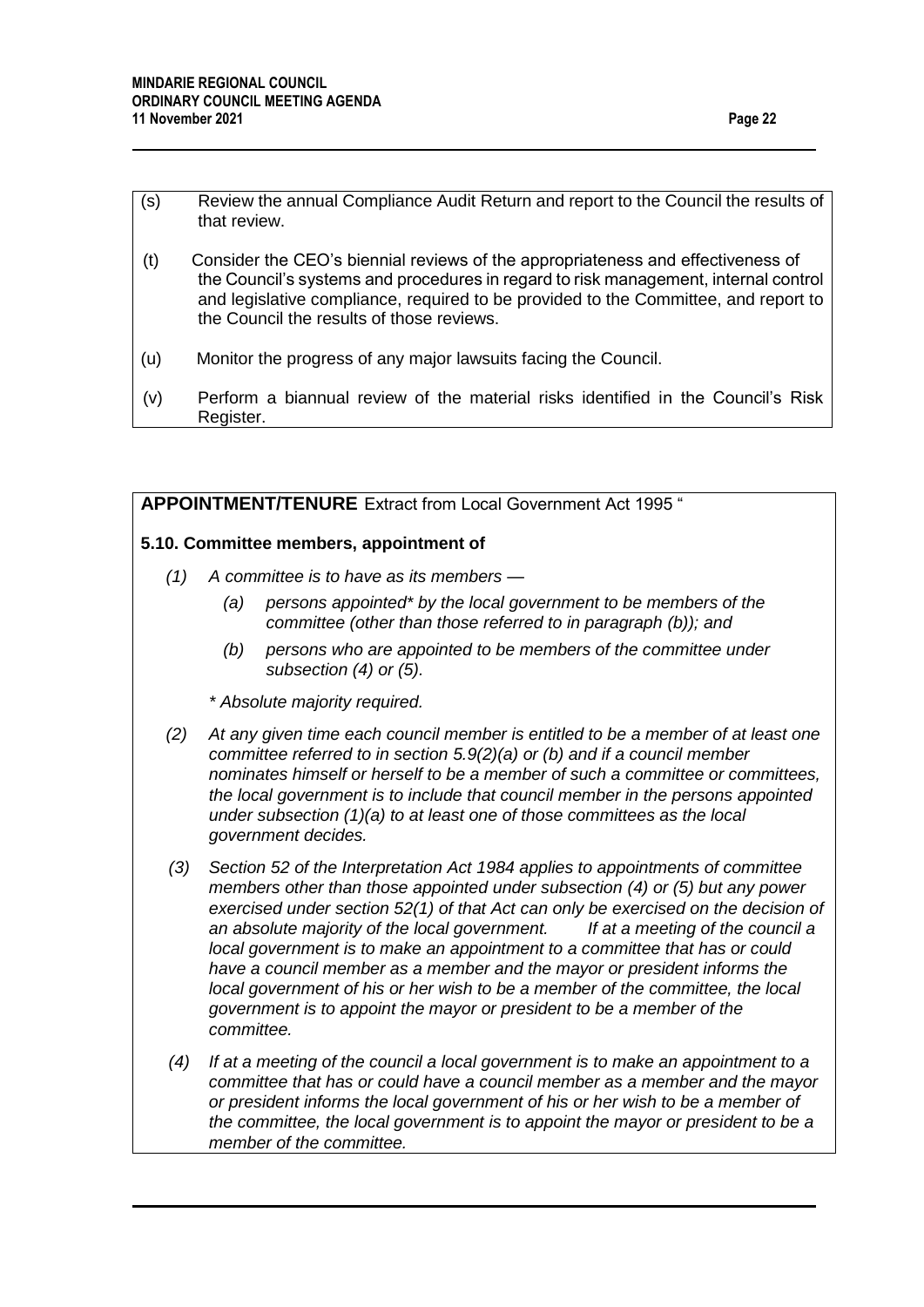| (5) |     | If at a meeting of the council a local government is to make an appointment to a<br>committee that has or will have an employee as a member and the CEO informs<br>the local government of his or her wish -                                                                                                                                                                                                                                                                                              |
|-----|-----|-----------------------------------------------------------------------------------------------------------------------------------------------------------------------------------------------------------------------------------------------------------------------------------------------------------------------------------------------------------------------------------------------------------------------------------------------------------------------------------------------------------|
|     | (a) | to be a member of the committee; or                                                                                                                                                                                                                                                                                                                                                                                                                                                                       |
|     | (b) | that a representative of the CEO be a member of the committee,                                                                                                                                                                                                                                                                                                                                                                                                                                            |
|     |     | the local government is to appoint the CEO or the CEO's representative, as the<br>case may be, to be a member of the committee.                                                                                                                                                                                                                                                                                                                                                                           |
|     |     | 5.11A. Deputy committee members                                                                                                                                                                                                                                                                                                                                                                                                                                                                           |
|     |     | $(1)$ The local government may appoint* a person to be a deputy of a member of a<br>committee and may terminate such an appointment* at any time.<br>*Absolute majority required.                                                                                                                                                                                                                                                                                                                         |
|     |     | (2) A person who is appointed as a deputy member of a committee is to be -<br>(a) if the member of the committee is a council member $-$ a council member; or<br>(b) if the member of the committee is an employee $-$ an employee; or<br>(c) if the member of the committee is not a council member or an employee $-a$<br>person who is not a council member or an employee; or<br>(d) if the member of the committee is a person appointed under section $5.10(5)$<br>- a person nominated by the CEO. |
|     |     | (3) A deputy of a member of a committee may perform the functions of the member<br>when the member is unable to do so by reason of illness, absence or other cause.                                                                                                                                                                                                                                                                                                                                       |
|     |     | (4) A deputy of a member of a committee, while acting as a member, has all the<br>functions of and all the protection given to a member                                                                                                                                                                                                                                                                                                                                                                   |
|     |     | 5.11. Committee membership, tenure of                                                                                                                                                                                                                                                                                                                                                                                                                                                                     |
| (1) |     | Where a person is appointed as a member of a committee under section 5.10(4)<br>or (5), the person's membership of the committee continues until -                                                                                                                                                                                                                                                                                                                                                        |
|     | (a) | the person no longer holds the office by virtue of which the person<br>became a member, or is no longer the CEO, or the CEO's representative,<br>as the case may be; or                                                                                                                                                                                                                                                                                                                                   |
|     | (b) | the person resigns from membership of the committee; or                                                                                                                                                                                                                                                                                                                                                                                                                                                   |
|     | (c) | the committee is disbanded; or                                                                                                                                                                                                                                                                                                                                                                                                                                                                            |
|     | (d) | the next ordinary elections day,                                                                                                                                                                                                                                                                                                                                                                                                                                                                          |
|     |     | whichever happens first.                                                                                                                                                                                                                                                                                                                                                                                                                                                                                  |
|     |     |                                                                                                                                                                                                                                                                                                                                                                                                                                                                                                           |
|     |     |                                                                                                                                                                                                                                                                                                                                                                                                                                                                                                           |
|     |     |                                                                                                                                                                                                                                                                                                                                                                                                                                                                                                           |
|     |     |                                                                                                                                                                                                                                                                                                                                                                                                                                                                                                           |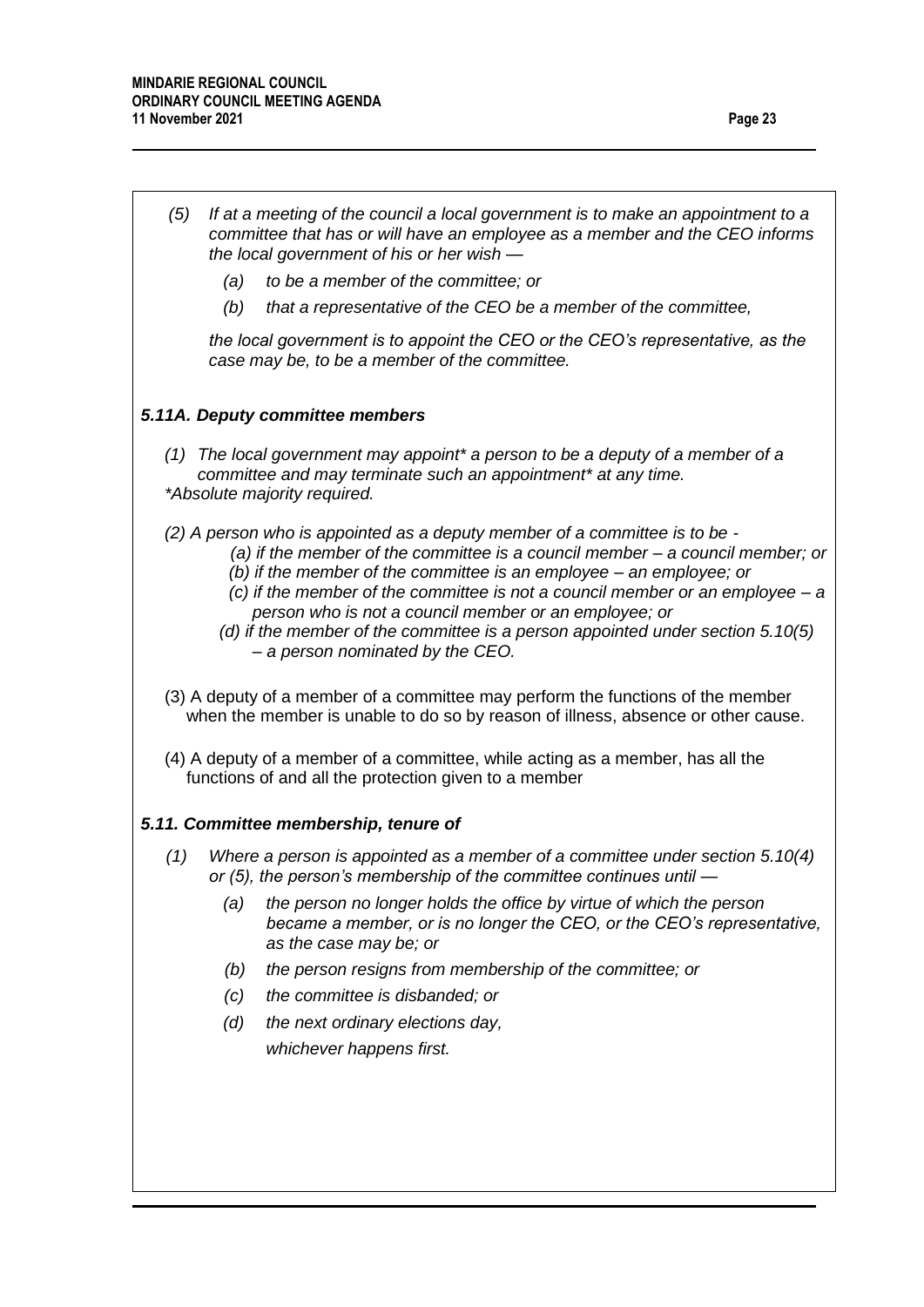*(2) Where a person is appointed as a member of a committee other than under section 5.10(4) or (5), the person's membership of the committee continues until — (a) the term of the person's appointment as a committee member expires; or (b) the local government removes the person from the office of committee member or the office of committee member otherwise becomes vacant; or*

- *(c) the committee is disbanded; or*
- *(d) the next ordinary elections day, whichever happens first."*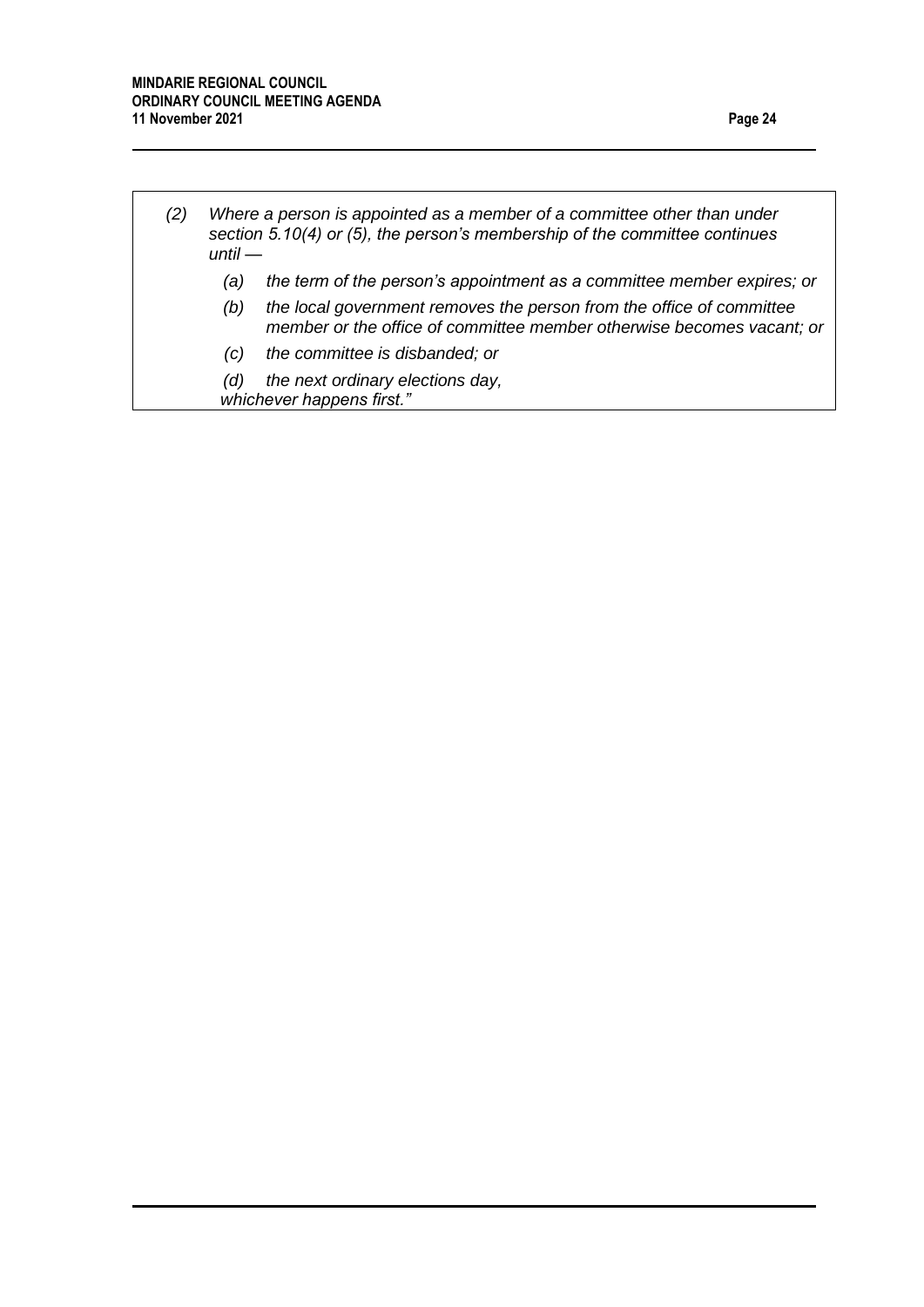## **ATTACHMENT 2**

## **CHIEF EXECUTIVE OFFICER'S RECRUITMENT AND PERFORMANCE REVIEW COMMITTEE**

#### **MEMBERSHIP/SUPPORT CONSULTANT**

Five Councillors One support HR Consultant

#### **MEETING FREQUENCY**

The Committee shall meet as and when required.

Recruitment: when a vacancy occurs.

Performance Review: normally three or four meetings per year.

## **DUTIES AND RESPONSIBILITIES**

The duties and responsibilities of this committee is:

- when a vacancy occurs, participate in the recruitment of a CEO
- review on an annual basis, the CEO's performance in accordance with the Key Performance Indicators set by the Committee in the previous year; and
- Review the outcome of a survey of the Councillors undertaken by the support HR **Consultant**

### **APPOINTMENT/TENURE** Extract from Local Government Act 1995 " **5.10. Committee members, appointment of**

- *(1) A committee is to have as its members —*
	- *(a) persons appointed\* by the local government to be members of the committee (other than those referred to in paragraph (b)); and*
	- *(b) persons who are appointed to be members of the committee under subsection (4) or (5).*
	- *\* Absolute majority required.*
- *(2) At any given time each council member is entitled to be a member of at least one committee referred to in section 5.9(2)(a) or (b) and if a council member nominates himself or herself to be a member of such a committee or committees, the local government is to include that council member in the persons appointed under subsection (1)(a) to at least one of those committees as the local government decides.*
- *(3) Section 52 of the Interpretation Act 1984 applies to appointments of committee members other than those appointed under subsection (4) or (5) but any power exercised under section 52(1) of that Act can only be exercised on the decision of an absolute majority of the local government.*
- *(4) If at a meeting of the council a local government is to make an appointment to a committee that has or could have a council member as a member and the mayor or president informs the local government of his or her wish to be a member of the committee, the local government is to appoint the mayor or president to be a member of the committee.*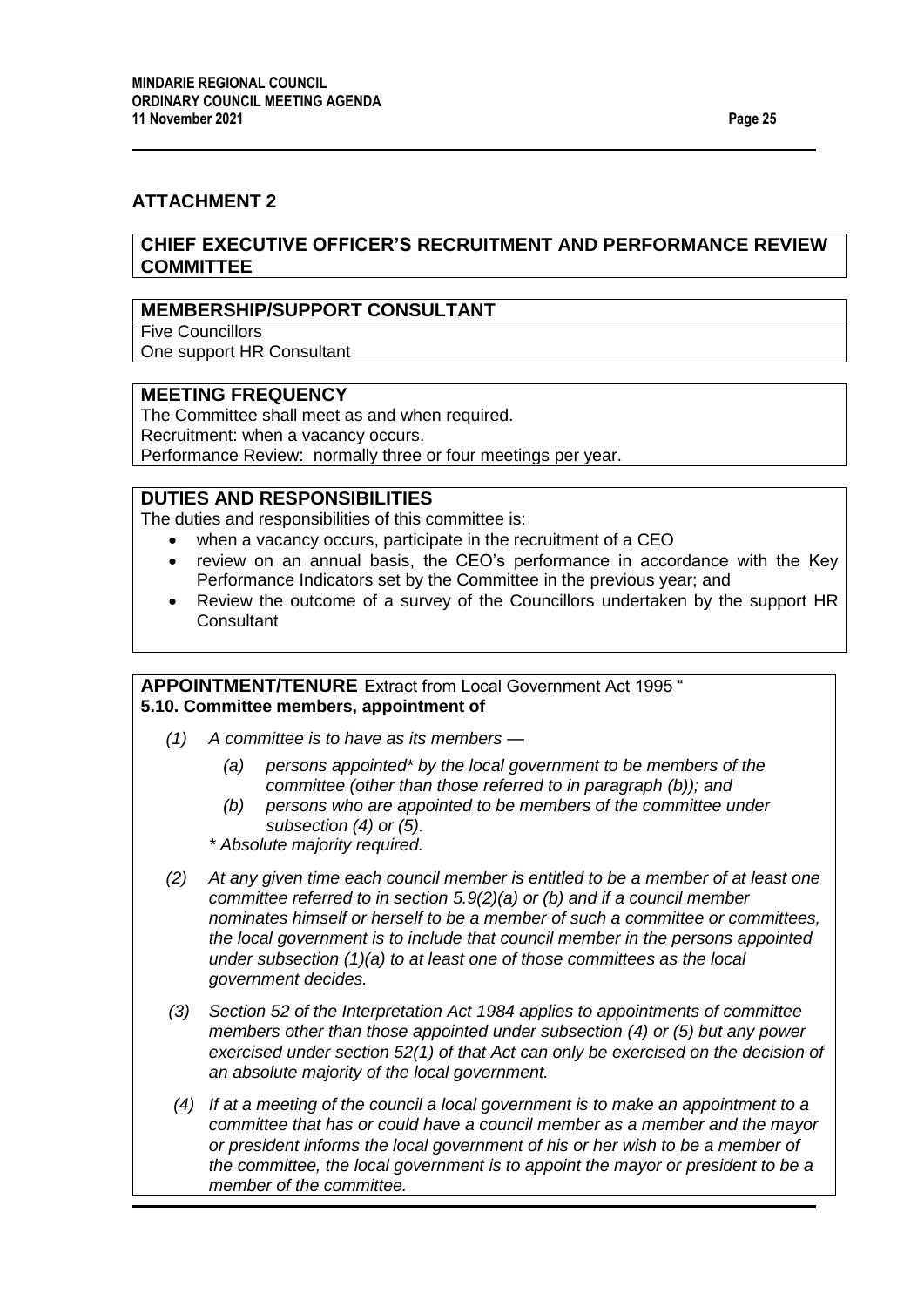| (5) |                                                                                                                                                                                                              |                                                                                                                                                                                                                                                                                                                                                                                                                                                                                                         |  |
|-----|--------------------------------------------------------------------------------------------------------------------------------------------------------------------------------------------------------------|---------------------------------------------------------------------------------------------------------------------------------------------------------------------------------------------------------------------------------------------------------------------------------------------------------------------------------------------------------------------------------------------------------------------------------------------------------------------------------------------------------|--|
|     | If at a meeting of the council a local government is to make an appointment to a<br>committee that has or will have an employee as a member and the CEO informs<br>the local government of his or her wish - |                                                                                                                                                                                                                                                                                                                                                                                                                                                                                                         |  |
|     | (a)                                                                                                                                                                                                          | to be a member of the committee; or                                                                                                                                                                                                                                                                                                                                                                                                                                                                     |  |
|     | (b)                                                                                                                                                                                                          | that a representative of the CEO be a member of the committee,                                                                                                                                                                                                                                                                                                                                                                                                                                          |  |
|     |                                                                                                                                                                                                              | the local government is to appoint the CEO or the CEO's representative, as the<br>case may be, to be a member of the committee.                                                                                                                                                                                                                                                                                                                                                                         |  |
|     |                                                                                                                                                                                                              | 5.11A. Deputy committee members                                                                                                                                                                                                                                                                                                                                                                                                                                                                         |  |
|     |                                                                                                                                                                                                              | $(1)$ The local government may appoint* a person to be a deputy of a member of a<br>committee and may terminate such an appointment* at any time.<br>*Absolute majority required.                                                                                                                                                                                                                                                                                                                       |  |
|     |                                                                                                                                                                                                              | (2) A person who is appointed as a deputy member of a committee is to be -<br>(a) if the member of the committee is a council member - a council member; or<br>(b) if the member of the committee is an employee $-$ an employee; or<br>(c) if the member of the committee is not a council member or an employee $-a$<br>person who is not a council member or an employee; or<br>(d) if the member of the committee is a person appointed under section $5.10(5)$<br>- a person nominated by the CEO. |  |
|     |                                                                                                                                                                                                              | (3) A deputy of a member of a committee may perform the functions of the member<br>when the member is unable to do so by reason of illness, absence or other cause.                                                                                                                                                                                                                                                                                                                                     |  |
|     |                                                                                                                                                                                                              |                                                                                                                                                                                                                                                                                                                                                                                                                                                                                                         |  |
|     |                                                                                                                                                                                                              | (4) A deputy of a member of a committee, while acting as a member, has all the<br>functions of and all the protection given to a member                                                                                                                                                                                                                                                                                                                                                                 |  |
|     |                                                                                                                                                                                                              | 5.11. Committee membership, tenure of                                                                                                                                                                                                                                                                                                                                                                                                                                                                   |  |
| (1) |                                                                                                                                                                                                              | Where a person is appointed as a member of a committee under section 5.10(4)<br>or (5), the person's membership of the committee continues until -                                                                                                                                                                                                                                                                                                                                                      |  |
|     | (a)                                                                                                                                                                                                          | the person no longer holds the office by virtue of which the person<br>became a member, or is no longer the CEO, or the CEO's representative,<br>as the case may be; or                                                                                                                                                                                                                                                                                                                                 |  |
|     | (b)                                                                                                                                                                                                          | the person resigns from membership of the committee; or                                                                                                                                                                                                                                                                                                                                                                                                                                                 |  |
|     | (c)                                                                                                                                                                                                          | the committee is disbanded; or                                                                                                                                                                                                                                                                                                                                                                                                                                                                          |  |
|     | (d)                                                                                                                                                                                                          | the next ordinary elections day,                                                                                                                                                                                                                                                                                                                                                                                                                                                                        |  |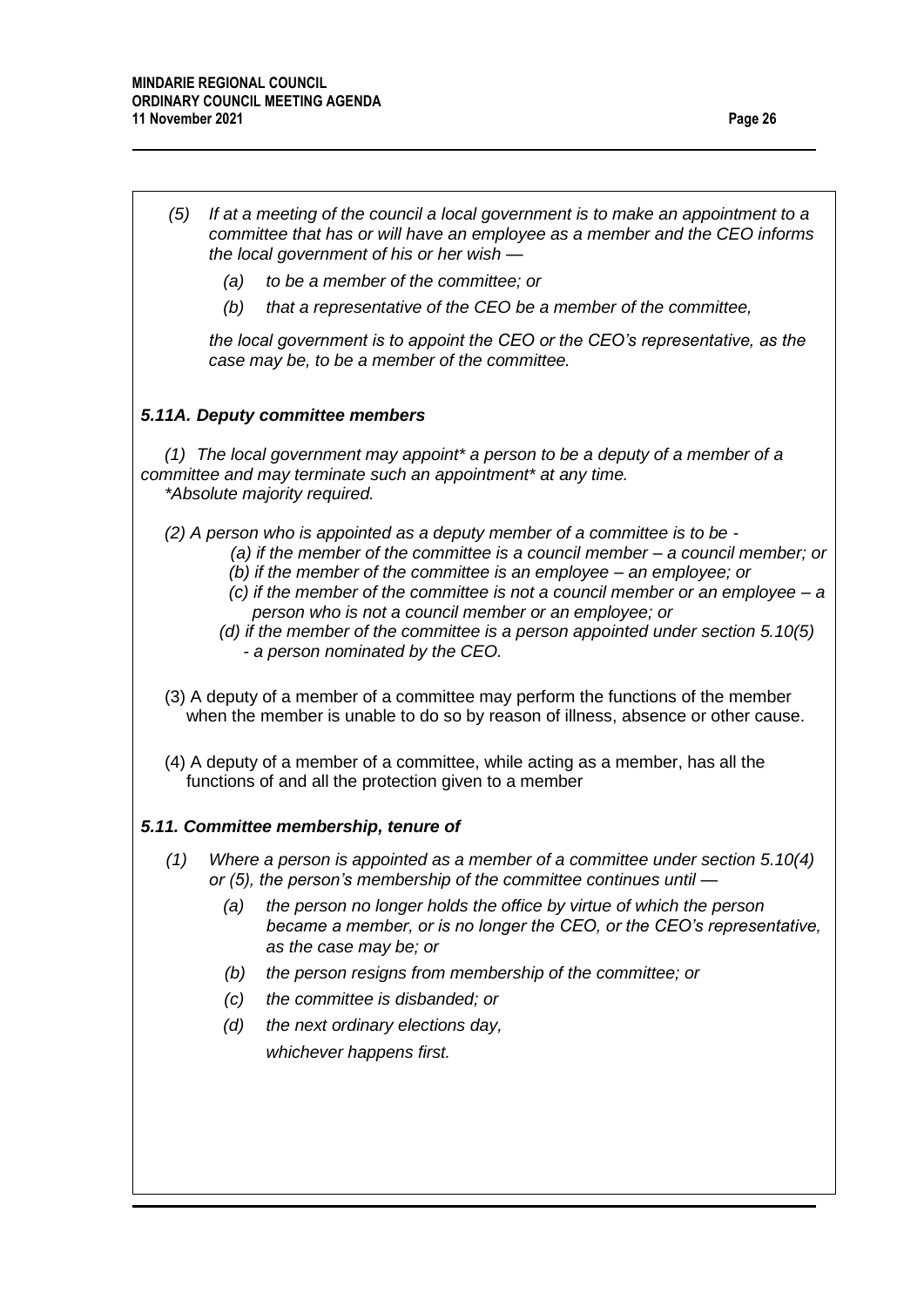*until —*

*(2) Where a person is appointed as a member of a committee other than under section 5.10(4) or (5), the person's membership of the committee continues* 

- *(a) the term of the person's appointment as a committee member expires; or*
- *(b) the local government removes the person from the office of committee member or the office of committee member otherwise becomes vacant; or*
- *(c) the committee is disbanded; or*
- *(d) the next ordinary elections day, whichever happens first."*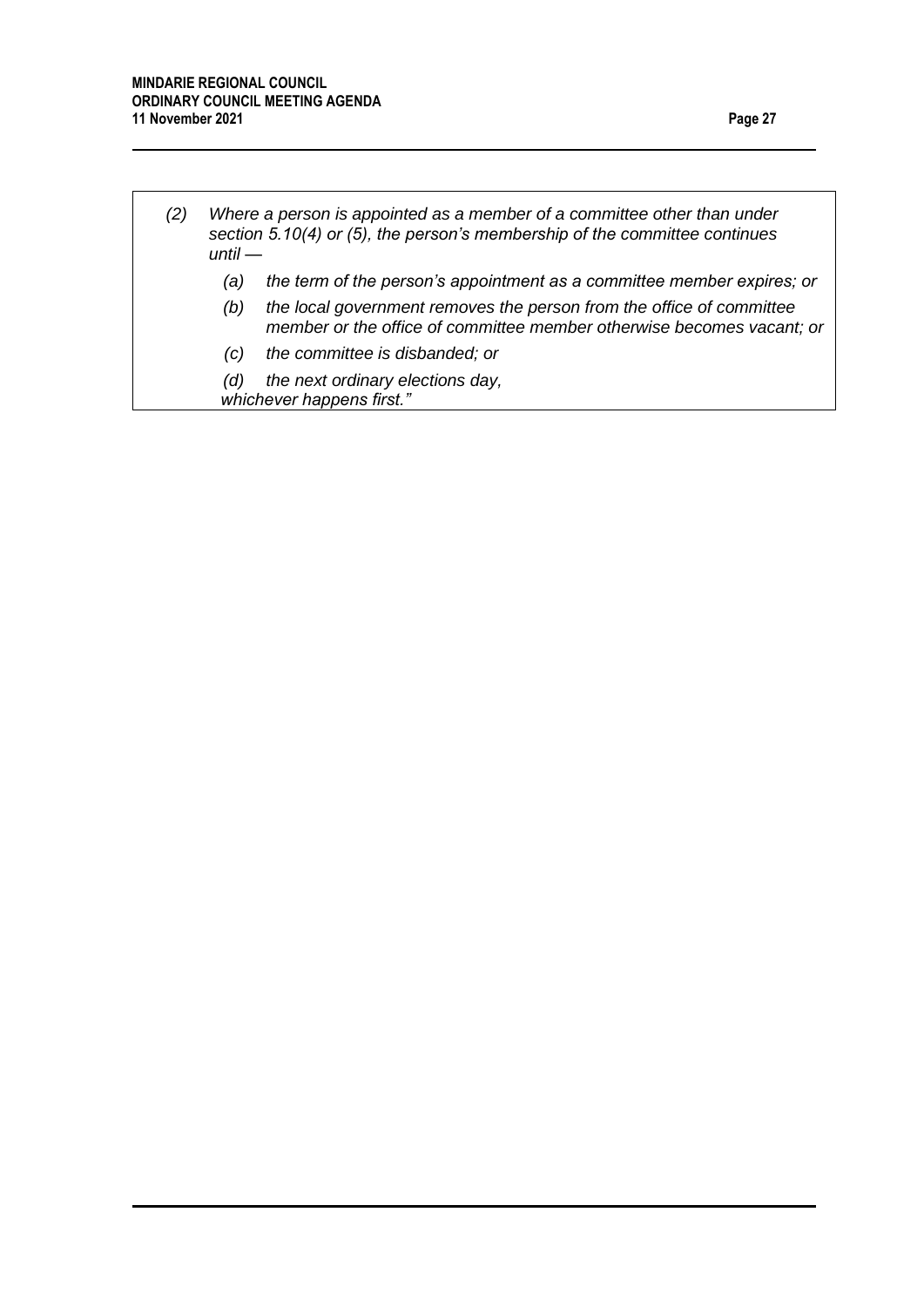## **ATTACHMENT 3**

## **MUNICIPAL WASTE ADVISORY COUNCIL**

#### **MEMBERSHIP**

One Councillor and a Deputy

Supported by one staff member who is on a sub-group of MWAC entitled the Officers' Advisory Group.

# **MEETING FREQUENCY**

Bi-Monthly

# **DUTIES AND RESPONSIBILITIES**

*General Functions of the MWAC*

- a) The principal role of the MWAC in exercise of the delegated authority is to govern the Waste Management Area and to represent the interests of the Parties and Local Government generally, in all matters relating to local government waste management.
- (b) Without limiting the MWAC's principal role, the broad functions and responsibilities of the MWAC include:
	- (i) defining policy and providing the overall strategic direction of the Waste Management Area to achieve the interests of the Parties to this Partnership Agreement;
	- (ii) maintaining the MWAC as a credible, active and effective body in the area of waste management;
	- (iii) facilitating and encouraging cooperative linkages between Local, State and Federal Government, Regional Councils, Waste Management Resource Recovery (WMRR), Waste Authority, industry and the community;
	- (iv) representing the interests of the Association in all matters relating to local government waste management in accordance with the Association's policy statements and formal positions on an issue, and without prior reference to the Association where a formal Association position on an issue is not current or has not yet been developed PROVIDED THAT any such position is subsequently put to the Association as soon as practicable for confirmation;
	- (v) acting as an interface between the Parties to this Partnership Agreement and other local governments;
	- (vi) promoting economically sound, environmentally safe and socially inclusive waste management strategies;
	- (vii) coordinating and initiating research on waste management issues;
	- (viii) through the WALGA Executive Manager monitoring and evaluating the performance of the Executive Officer against established key performance indicators;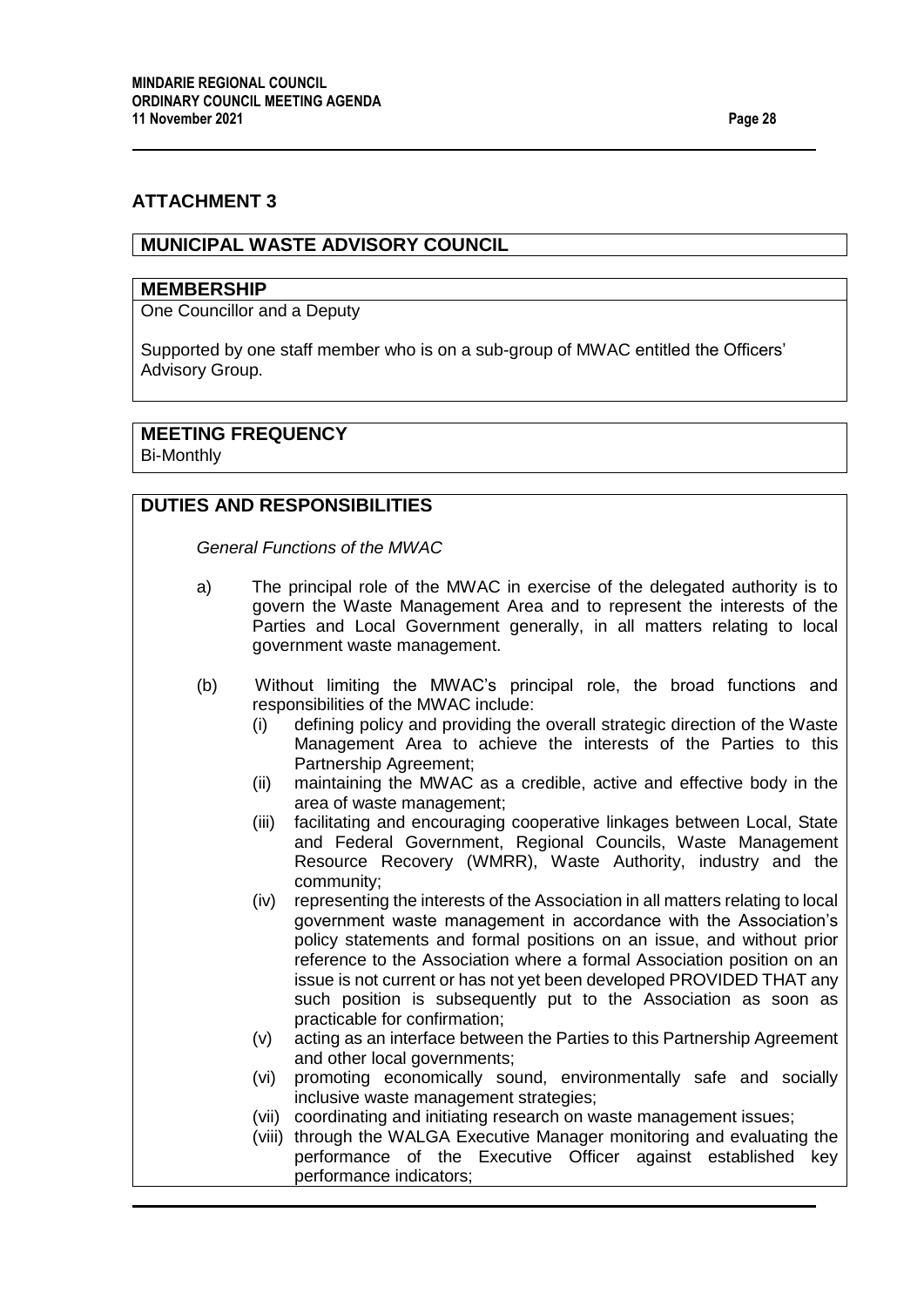|     | approving major operating plans, including the strategic plan;<br>(ix)<br>approving the Annual Budget in accordance with the terms of this<br>(x)<br>Partnership Agreement; and<br>ensuring the Waste Management Area complies with the law and the<br>(xi)                                                                         |  |  |
|-----|-------------------------------------------------------------------------------------------------------------------------------------------------------------------------------------------------------------------------------------------------------------------------------------------------------------------------------------|--|--|
| (c) | Association's operational policies and procedures.<br>Under the terms of the delegated authority, the MWAC may not make<br>decisions:                                                                                                                                                                                               |  |  |
|     | concerning the acquisition, holding and disposition of real property or the<br>(i)<br>borrowing of money or setting Association subscription levels;<br>that are inconsistent with an existing formal policy statement of the<br>(ii)<br>Association without prior reference to and the prior approval of the State<br>Council; and |  |  |
|     | (iii)<br>relating to operational matters as such matters remain the responsibility<br>of the Executive Officer, reporting to the WALGA Chief Executive Officer<br>or to their delegate.                                                                                                                                             |  |  |
|     |                                                                                                                                                                                                                                                                                                                                     |  |  |

# **APPOINTMENT/TENURE**

Membership continues until notification is given to the other party advising of a change in the membership.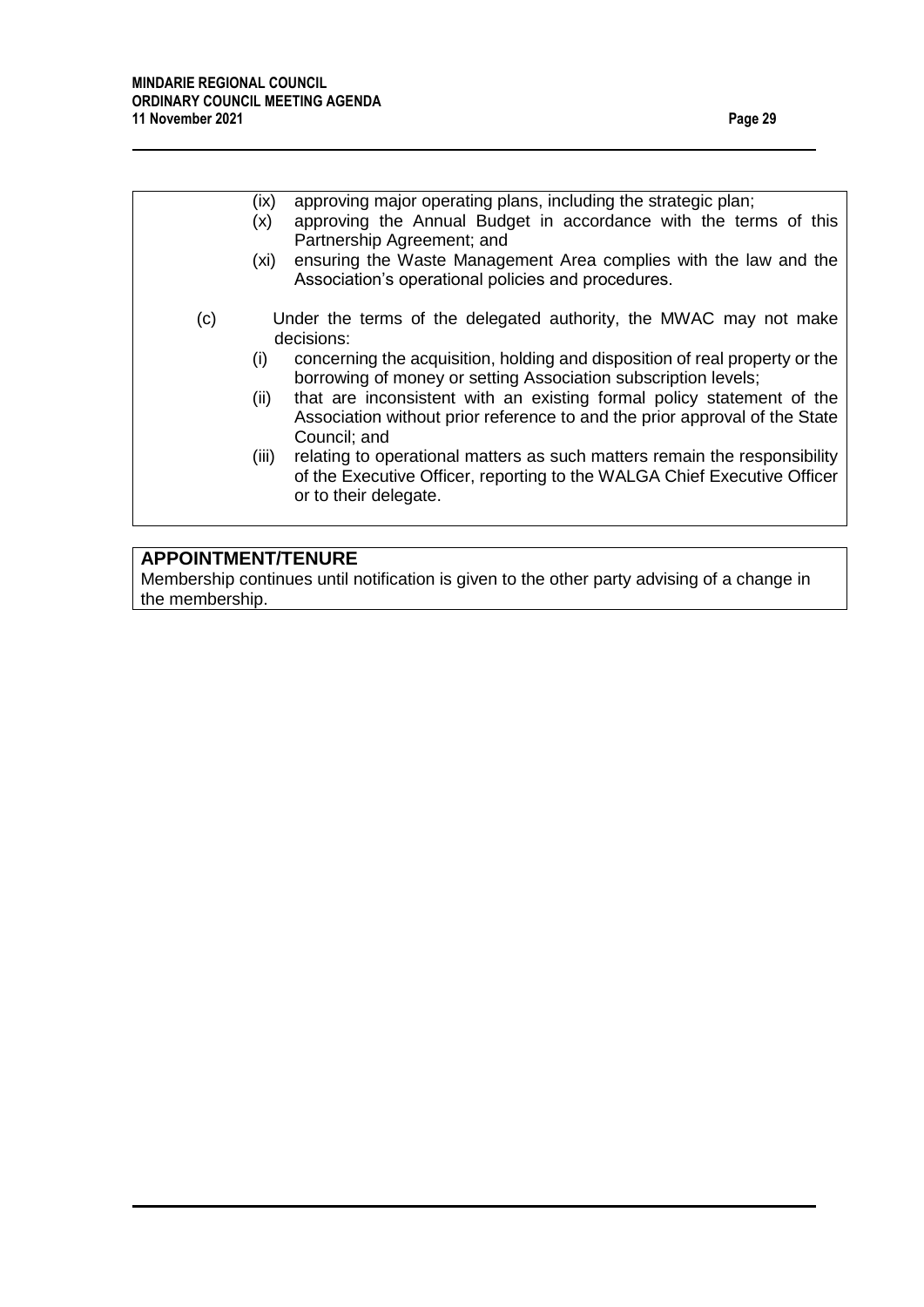## <span id="page-29-0"></span>**10 MEMBERS INFORMATION BULLETIN – ISSUE NO. 64**

#### **RESPONSIBLE OFFICER RECOMMENDATION**

**That the Members Information Bulletin Issue No. 64 be received.**

## <span id="page-29-1"></span>**11 MOTIONS OF WHICH PREVIOUS NOTICE HAS BEEN GIVEN**

#### <span id="page-29-2"></span>**12 URGENT BUSINESS**

# <span id="page-29-3"></span>**13 QUESTIONS BY MEMBERS OF WHICH DUE NOTICE HAS BEEN GIVEN**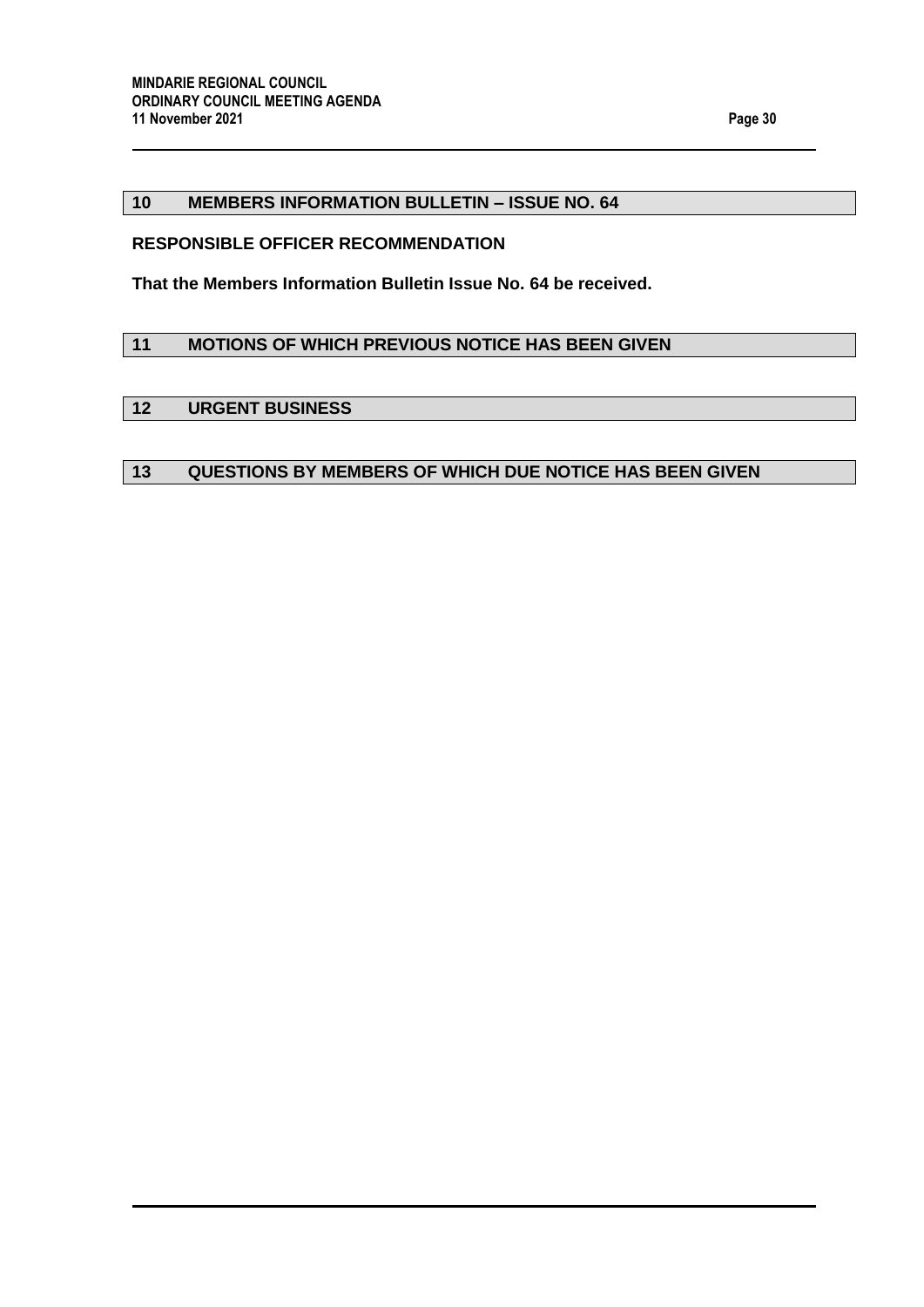## <span id="page-30-0"></span>**14 MATTERS FOR WHICH THE MEETING MAY BE CLOSED TO THE PUBLIC**

<span id="page-30-1"></span>

| This report is Confidential and dealt with in a confidential session, under Section<br>5.23 (2) (c) of the Local Government Act 1995 as the report deals with a matter<br>where a contract may be entered into. |                                                                         |  |  |  |
|-----------------------------------------------------------------------------------------------------------------------------------------------------------------------------------------------------------------|-------------------------------------------------------------------------|--|--|--|
| 14.1                                                                                                                                                                                                            | <b>TENDER FOR GROUNDWATER MONITORING AND ANNUAL</b><br><b>REPORTING</b> |  |  |  |
| <b>File No:</b>                                                                                                                                                                                                 | GF-21-0000395                                                           |  |  |  |
| Attachment(s):                                                                                                                                                                                                  |                                                                         |  |  |  |
| Date:                                                                                                                                                                                                           | <b>20 October 2021</b>                                                  |  |  |  |
| <b>Responsible Officer:</b>                                                                                                                                                                                     | <b>Chief Executive Officer</b>                                          |  |  |  |

THIS REPORT IS CONFIDENTIAL AND NOT FOR PUBLIC VIEWING

TO BE SENT UNDER SEPARATE COVER TO MRC COUNCILLORS, MEMBER COUNCIL CHIEF EXECUTIVE OFFICERS AND MEMBERS OF THE MRC STRATEGIC WORKING GROUP

<span id="page-30-2"></span>

| This report is Confidential and dealt with in a confidential session, under Section<br>5.23 (2) (c) of the Local Government Act 1995 as the report deals with a matter<br>where a contract may be entered into. |                                             |  |  |  |
|-----------------------------------------------------------------------------------------------------------------------------------------------------------------------------------------------------------------|---------------------------------------------|--|--|--|
| 14.2                                                                                                                                                                                                            | <b>TENDER FOR ENVIRONMENTAL CONSULTANCY</b> |  |  |  |
| <b>File No:</b>                                                                                                                                                                                                 | GF-21-0000396                               |  |  |  |
| Attachment(s):                                                                                                                                                                                                  |                                             |  |  |  |
| Date:                                                                                                                                                                                                           | <b>20 October 2021</b>                      |  |  |  |
| <b>Responsible Officer:</b>                                                                                                                                                                                     | <b>Chief Executive Officer</b>              |  |  |  |

THIS REPORT IS CONFIDENTIAL AND NOT FOR PUBLIC VIEWING

TO BE SENT UNDER SEPARATE COVER TO MRC COUNCILLORS, MEMBER COUNCIL CHIEF EXECUTIVE OFFICERS AND MEMBERS OF THE MRC STRATEGIC WORKING GROUP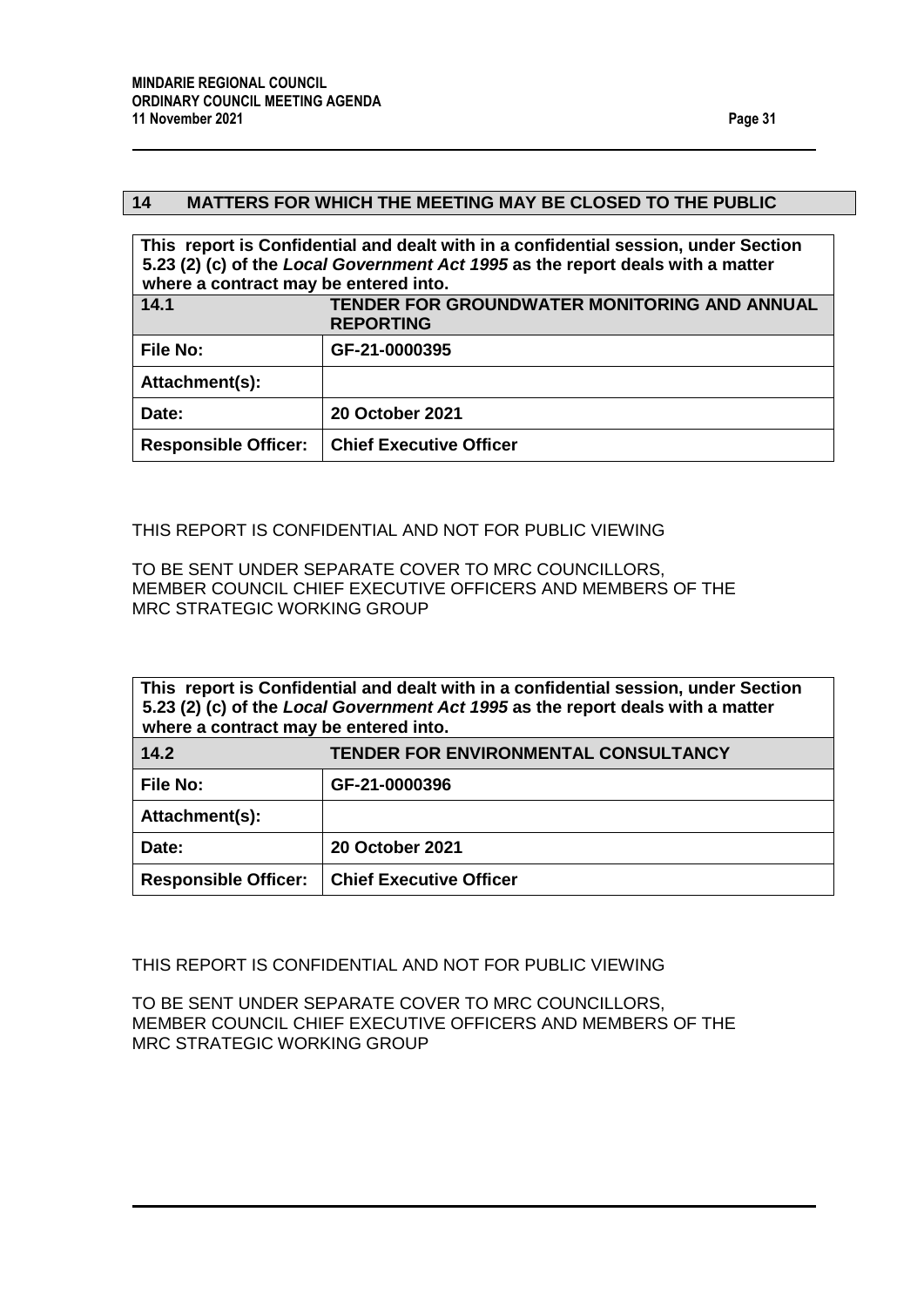$\overline{1}$ 

<span id="page-31-0"></span>

| This Report Is Confidential And Dealt With In A Confidential Session, Under Section<br>5.23 (2) (C) Of The Local Government Act 1995 As The Report Deals With A Matter<br>Where A Contract May Be Entered Into. |                                          |  |  |  |
|-----------------------------------------------------------------------------------------------------------------------------------------------------------------------------------------------------------------|------------------------------------------|--|--|--|
| 14.3                                                                                                                                                                                                            | <b>TENDER FOR ENVIRONMENTAL DRILLING</b> |  |  |  |
| <b>File No:</b>                                                                                                                                                                                                 | GF-21-0000397                            |  |  |  |
| Attachment(s):                                                                                                                                                                                                  |                                          |  |  |  |
| Date:                                                                                                                                                                                                           | <b>20 October 2021</b>                   |  |  |  |
| <b>Responsible Officer:</b>                                                                                                                                                                                     | <b>Chief Executive Officer</b>           |  |  |  |

THIS REPORT IS CONFIDENTIAL AND NOT FOR PUBLIC VIEWING

TO BE SENT UNDER SEPARATE COVER TO MRC COUNCILLORS, MEMBER COUNCIL CHIEF EXECUTIVE OFFICERS AND MEMBERS OF THE MRC STRATEGIC WORKING GROUP